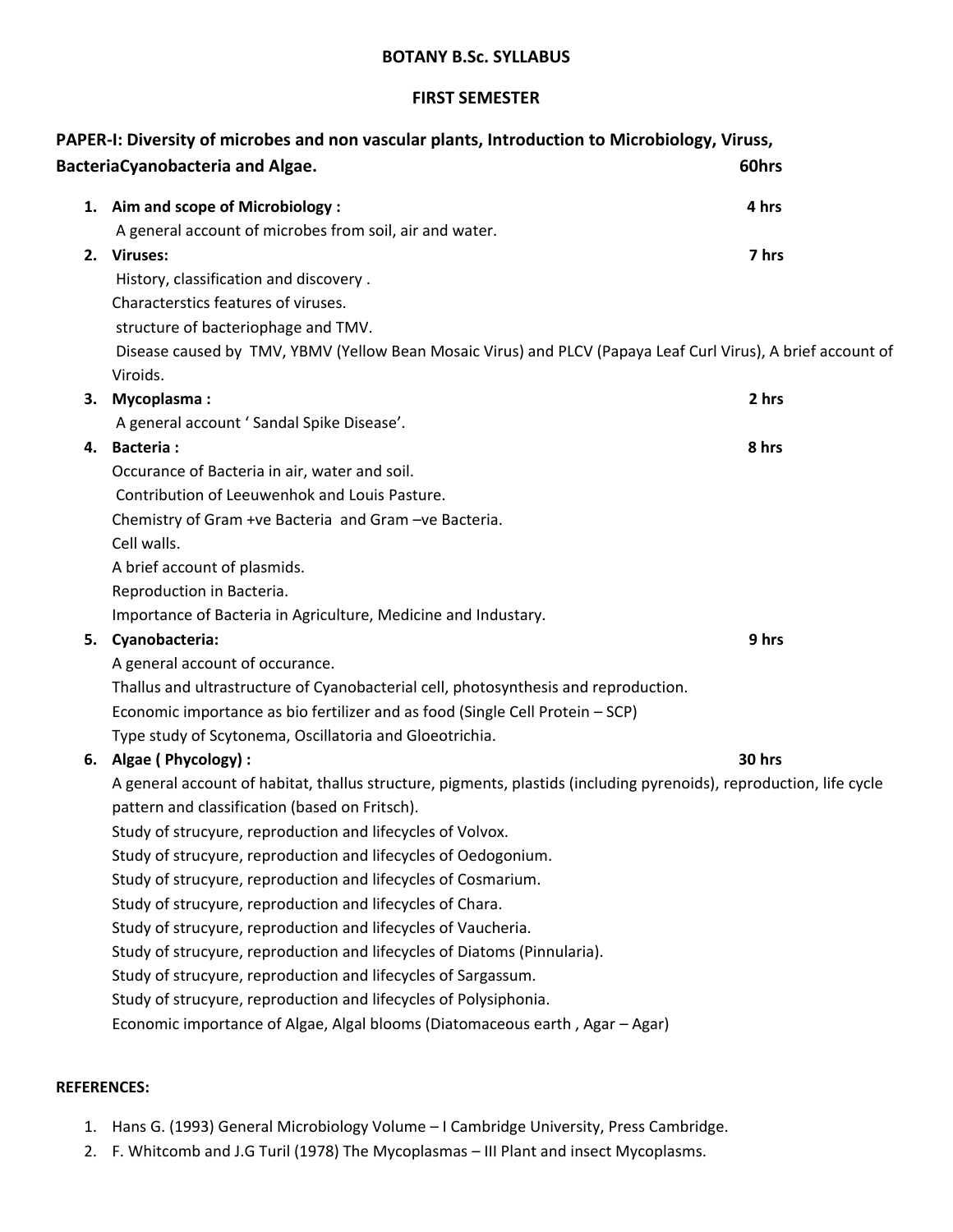- 3. C.L. Mandar (1978) Introduction to plant Viruses.
- 4. Mathews (1981) Plant Viruses.
- 5. K.M. Smith (1977) Plant Viruses.
- 6. V. Singh, Pandey and Jain, A textbook of Botany ( Algae, Fungi, Virus, Microbiology, Plant pathology, Bryophytes, Pteridophytes and Gymnosperms) Rastogi Publications, Shivaji Road, Meerut.
- 7. P.D. Sharma, Microbiology and Plant Pathology . Rastogi publications, Shivaji Road, Meerut.
- 8. B.R Vashista, Sinha, Botany for Degree Students, S. Chand and Company Ltd, Ramnagar, New Delhi.
- 9. B.P. Pandey, College Botany Vol I. Chand and Company Ltd, Ram Nagar, New Delhi.
- 10. L.V. Venkataraman Algal Biotechnology.

#### **PRACTICALS:**

- 1. Mounting Technique: Mounting of Algae in Glycerine.
- 2. Gram Staining of Bacteeria
- 3. Study of Cyanobacteria Mycrocysts, Oscillatoria, Scytonema, Gloeotrichia.
- 4. Morphology, Structure and Reproductive parts of Algae (based on theory syllabus).
- 5. Study of Viral diseases of plants using local available specimens Mosaic of Bhendi, Cucurbits, Leaf curle of Papaya, YBMV (affected Bean leaf).
- 6. Study of plant diseases caused by Bacteria: ( Localy available specimens ) Citrus canker, Black arm of Cotton.
- 7. Bacteria ( Types). Coccus, Bacillus, Vibrio, Type ( Parmanent slids)

#### **Note: Every student has to submit any five plant disease specimens / Algal specimens.**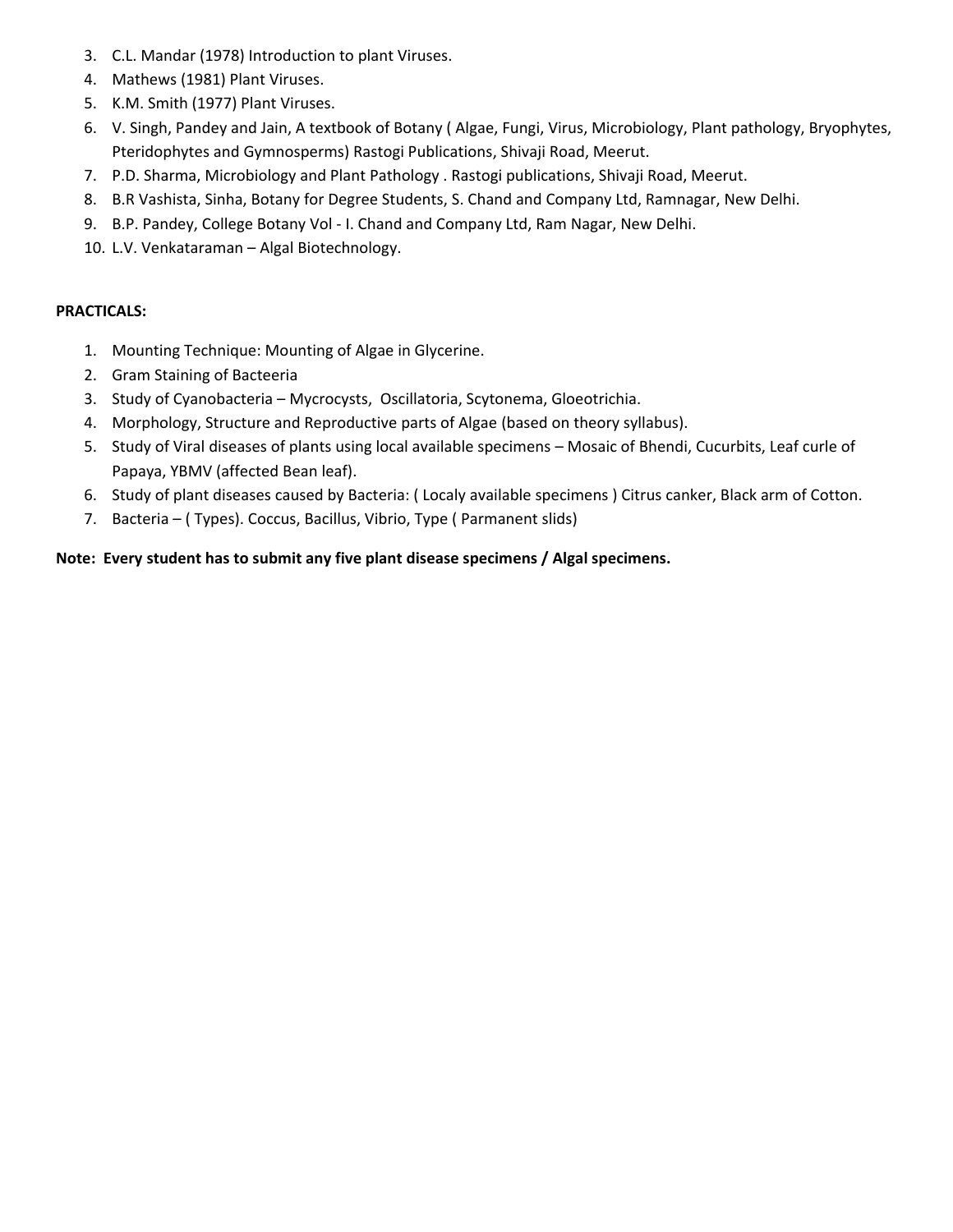#### **SCHEME OF EXAMINATION I SEM:**

| IQ. A. Staining of Bacteria                                                     | 08 marks                |
|---------------------------------------------------------------------------------|-------------------------|
| IIQ. B. Cynobacteria / Cynophyceae<br>C. Algae                                  | 08 marks                |
| <b>IIIQ.</b> D. Plant viral diseases<br>E. Plant bacterial diseases             | 06 marks                |
| <b>IVQ.</b> F. Bacteria - type<br>G. Bacteria - disease<br>H. Algae<br>I. Algae | 08 marks                |
| VQ. J. Mounting of algae                                                        | 05 marks                |
| <b>Certified Journal</b>                                                        | 03 marks                |
| Submission                                                                      | 02 marks                |
|                                                                                 | Total -------- 40 marks |
| Internal assessment --------- 10 marks                                          |                         |

#### **SCHEME OF EVALUATION I SEM:**

| IQ. Preparation                                                                      | 04 marks                                   |
|--------------------------------------------------------------------------------------|--------------------------------------------|
| Procedure                                                                            | 02 marks<br>08 marks                       |
| Identification with reasons                                                          | 02 marks                                   |
| <b>IIQ.</b> Staining and mounting<br>Sketch and label<br>Identification with reasons | 02 marks<br>01 mark<br>04 marks<br>01 mark |
| <b>IIIQ.</b> Identification<br>Labelled diagrams with reasons                        | 01 mark<br>03 marks<br>02 marks            |
| <b>IVQ.</b> Identification<br>Critical points                                        | 02 marks<br>01 markรา<br>01 marks          |
| VQ. Mounting<br>Labelled diagrams with reasons                                       | 05 marks<br>03 marks<br>02 marks           |
| Certified Journal                                                                    | 03 marks                                   |
| Submission                                                                           | 0 <b>2 marks</b>                           |
|                                                                                      | Total -------- 40 marks                    |
|                                                                                      | Internal assessment --------- 10 marks     |
|                                                                                      |                                            |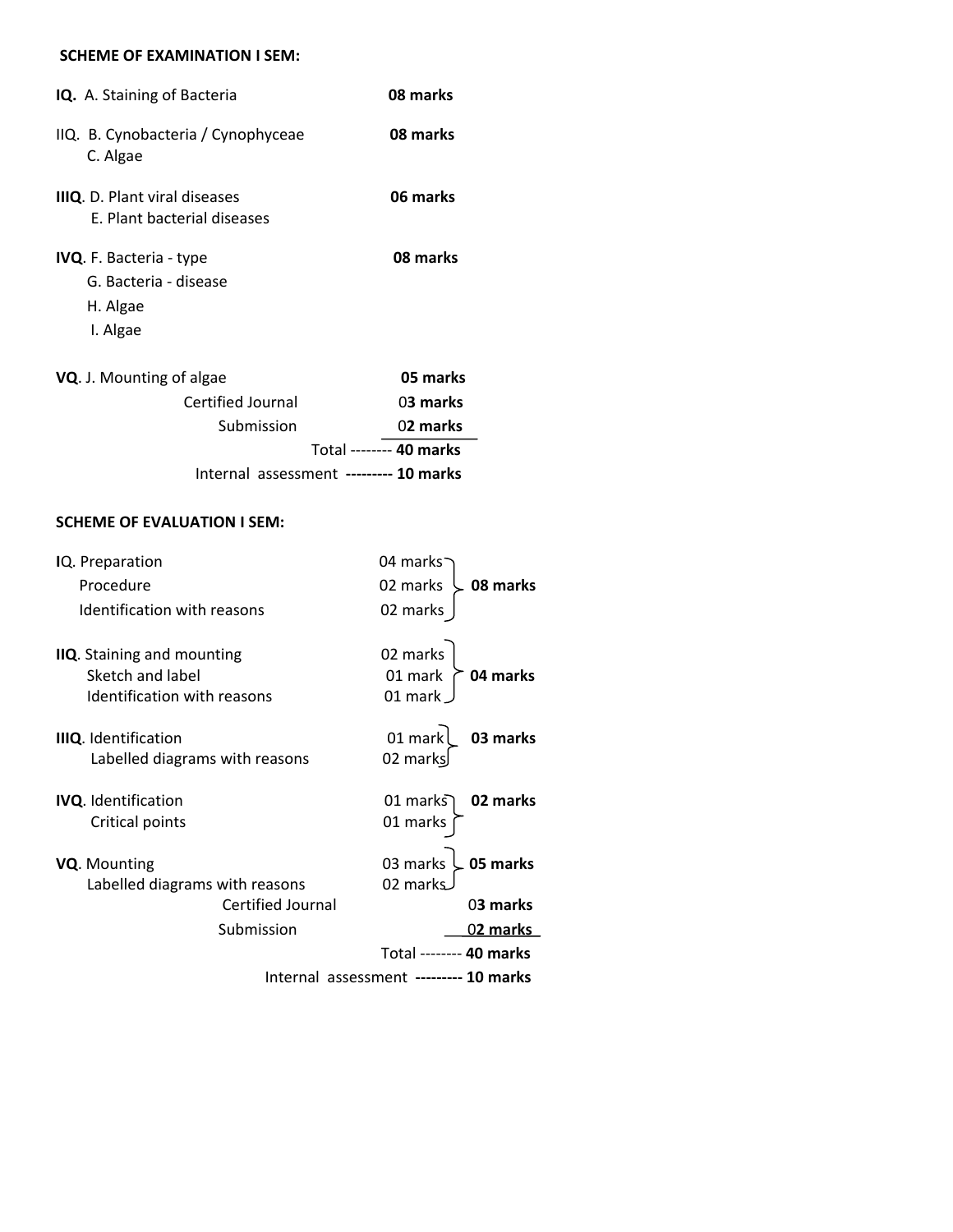# **MODEL QUESTION PAPER FOR I SEMESTER PRACTICAL EXAMINATION:**

| TIME -- 3 hrs                                                                                                                            | <b>MAX MARKS -- 40</b> |
|------------------------------------------------------------------------------------------------------------------------------------------|------------------------|
| <b>Q1.</b> Stain and mount the given materials 'A', write procedure and identify with reasons.<br>(leave the preparation for evaluation) | 8 marks                |
| Q2. Prepare the temporary stained slide 'B' & 'C', sketch, label and identify with reasons.<br>(leave the preparation for evaluation)    | 8 marks                |
| Q3. Identify the specimen 'D' and 'E' draw labeled diagram with reasons.                                                                 | 6 marks                |
| Q4. Identify and write critical notes on 'F', 'G', 'H', and 'I'.                                                                         | 8 marks                |
| Q5. Mounting the micro slide with reasons 'J'.                                                                                           | 4 marks                |
| Q6. Certified Journal<br>Q7. Submission (05 specimens- Algae/ disease plants)                                                            | 3 marks<br>2 marks     |
| Total                                                                                                                                    | 40 marks               |
| Internal assessment                                                                                                                      | 10 marks               |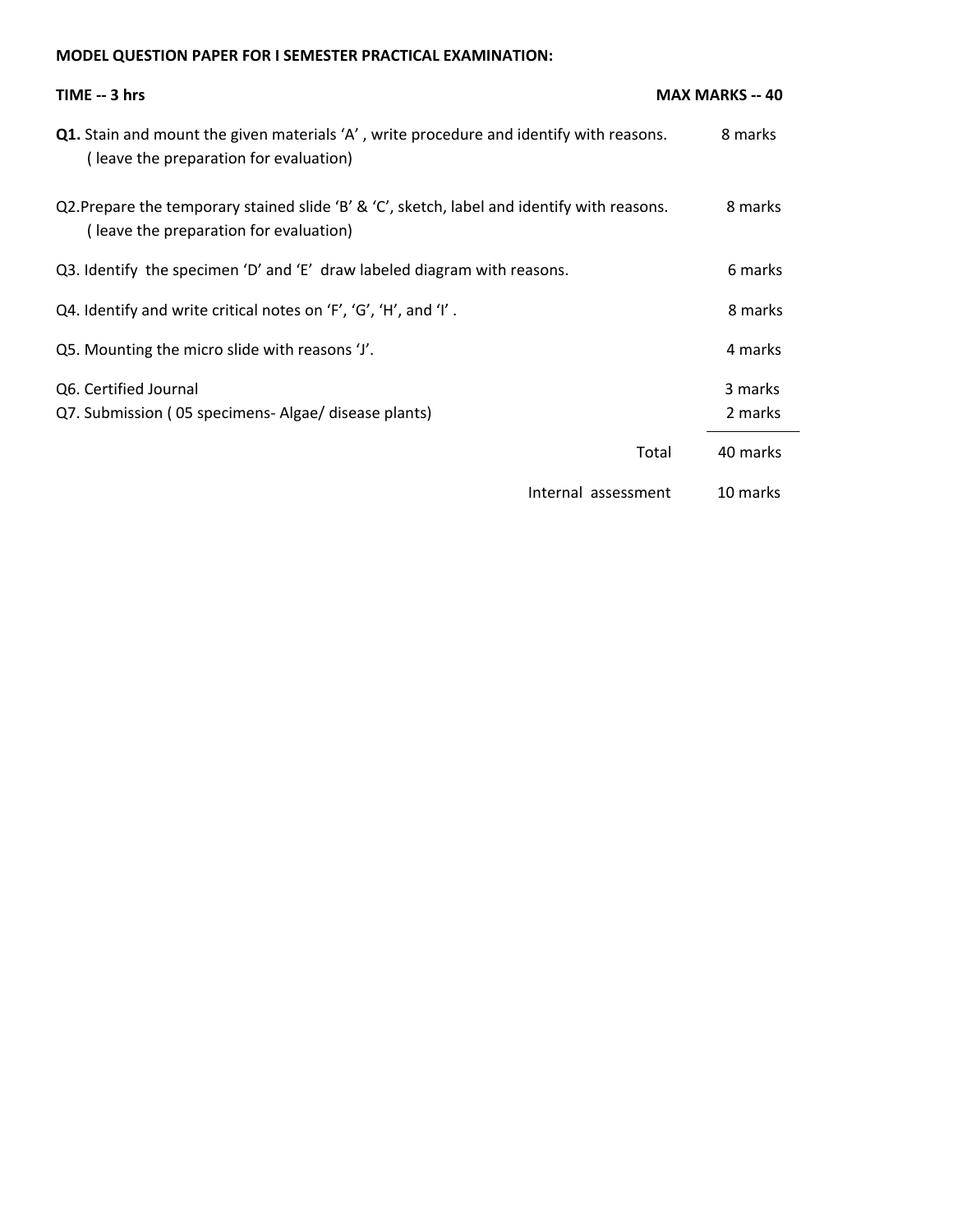#### **SECOND SEMESTER**

|    | PAPER II: Diversity of Microbes and Non vascular plants – II (Fungi, Lichens and Plant diseases, Mushroom<br>cultivation, Biofertilizers and Bryophytes) | 60hrs |
|----|----------------------------------------------------------------------------------------------------------------------------------------------------------|-------|
| 1. | Recent trends and Criteria used in the classification of Fungi (C.J Alexopoulos)                                                                         | 6hrs  |
|    | 2. Structure and reproduction :                                                                                                                          | 10hrs |
|    | Albugo, Aspergillus, Pencillium, Puccinia and Ceercospora.                                                                                               |       |
|    | 3. Lichens:                                                                                                                                              | 5hrs  |
|    | Structure and reproduction, Economic importance of Lichens.                                                                                              |       |
| 4. | Plant pathology :                                                                                                                                        | 10hrs |
|    | Symptoms, causual organisms and control of the following diseases.                                                                                       |       |
|    | Downy mildew of Bajra                                                                                                                                    |       |
|    | Wilt disease of Pigeon pea                                                                                                                               |       |
|    | Grain Smut disease of Sorghum                                                                                                                            |       |
|    | Red rot of Sugarcane                                                                                                                                     |       |
|    | 5. Cultivation methods of Mushroom:                                                                                                                      | 5hrs  |
|    | Mushrooms production: spawn and Paddy straw polythene method of cultivation.                                                                             |       |
|    | 6. Bacterial inoculants:                                                                                                                                 |       |
|    | Rhizobium and its applications.                                                                                                                          |       |
|    | Mycorhizal associations in plants and their applications.                                                                                                |       |
| 7. | Use of trichoderma in disease control                                                                                                                    | 4hrs  |
| 8. | <b>Bryophytes:</b>                                                                                                                                       | 20hrs |
|    | General characteristics, classification of Bryophytes.                                                                                                   |       |
|    | Structure and reproduction of Marchantia.                                                                                                                |       |
|    | Structure and reproduction of Anthoceros.                                                                                                                |       |
|    | Structure and reproduction of Funaria.                                                                                                                   |       |
|    | Economic importance of Bryophytes.                                                                                                                       |       |
|    | Evolution - Gametophytes and Sporophytes.                                                                                                                |       |

#### **REFERENCES :**

- **1.** Agrios G.N. Plant pathology, Academic Press 1988. San Deigo, London.
- **2.** Alexopoulos and Mims introductory Mycology, Willey Eastern, New York 1988.
- **3.** Rangaswamy G. 1988m Diseases of crop plants in India. Pentice Hall of Inna.
- **4.** Chopra R.N. 1988,Biology of Bryophytes, Willey Eastern Ltd, New Delhi.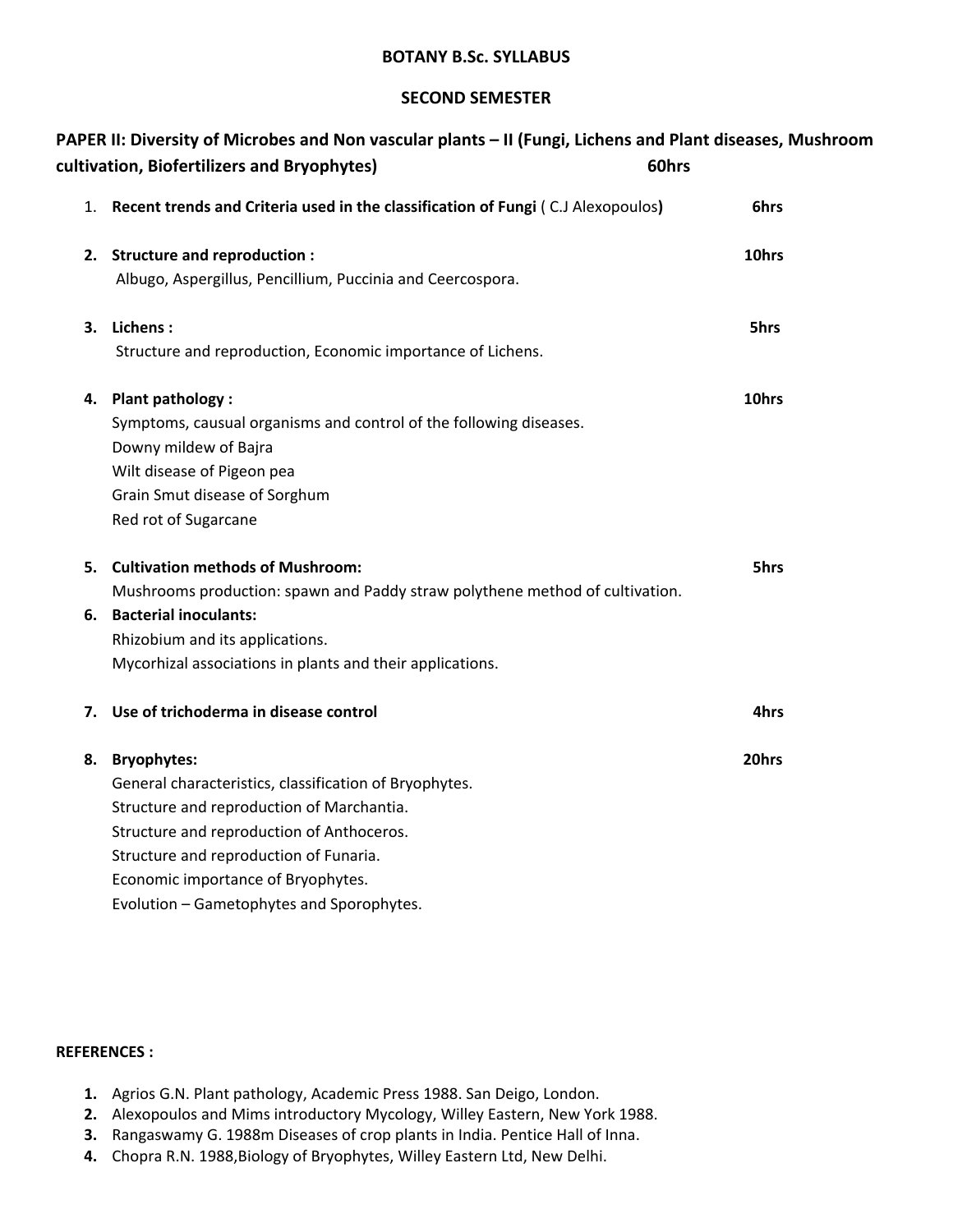- **5.** Gangulee & Kar 1998 Botany Vol II New Central Book Agency Kolkotta.
- **6.** Pandy SN and Ajanta Chadda Text book of Botany Vol I, Vikram Publication house Pvt Ltd, New Delhi.
- **7.** Mehrotra RS 1976, Pathology, Tata McGraw Hill, New Delhi.
- **8.** Pandey B.P. Text book of Algae, Fungi, R. Nath and com Meerut
- **9.** Vashista B.R. Bryophytes, S. Chand and Co., New Delhi 1988.
- **10.** Watson F.V. " Structure of life of Bryophytes" Huchinson University, New Delhi. 1989.
- **11.** Nita Bhal, " Hand book of mushrooms", Oxford / I.B.H. Publication New Delhi 1988.
- **12.** Chang S.T. and Miles P.G "Edible Mushroom and their cultivation, CRC Press Bocaration, USA.
- **13.** Conway LL Powell and Joseph B. V.A Mycorrhiza, C.R.C press Bocaraton, USA.
- **14.** A Verma and B Hock "Mycorrhizae", Springer / Verlag, Berlin Heidelberg.
- **15.** Prempuri Bryophytes- Morphology growth differentiation, Atmaam and sons, New Delhi.
- **16.** N.S. Subarao, Biofertilizers, ICAR Pusa, New Delhi.
- **17.** P.D. Sharma, The Fungi, Rastogi publications , Meerut.
- **18.** B. R Vasjhistha A.K. Sharma, Botany for Degree students, Fungi S. Chand and Co New Delhi.
- **19.** B.P. Pandey "Botany B.Sc I" S. Chand and Co New Delhi.
- **20.** Vasishtha B.R and others, Bryophytes S. Chand and Co New Delhi.
- **21.** S.C Dey "Mushroom Growing" Agro Bios Jodhpur.

#### **PRACTICALS**:

- Study of the fungal forms mentioned in the syllabus.
- Study of plant diseases mentioned in the syllabus.
- Study of structure and reproductive parts ( External and Internal) of Marchantia, Anthoceros and Funaria.
- Demonstration of cultivation of Mushrooms by Polythene method.
- Study of Rhizobium in the root nodules.
- Staining and demonstration of Vesicular and Arbuscules in Mycorrhizal roots.

#### **SUBMISSION:**

**(Every student has to submit a minimum of five specimens at ate time of practical examination) A Local trip of 03 days to study the live forms as per the syllabus.**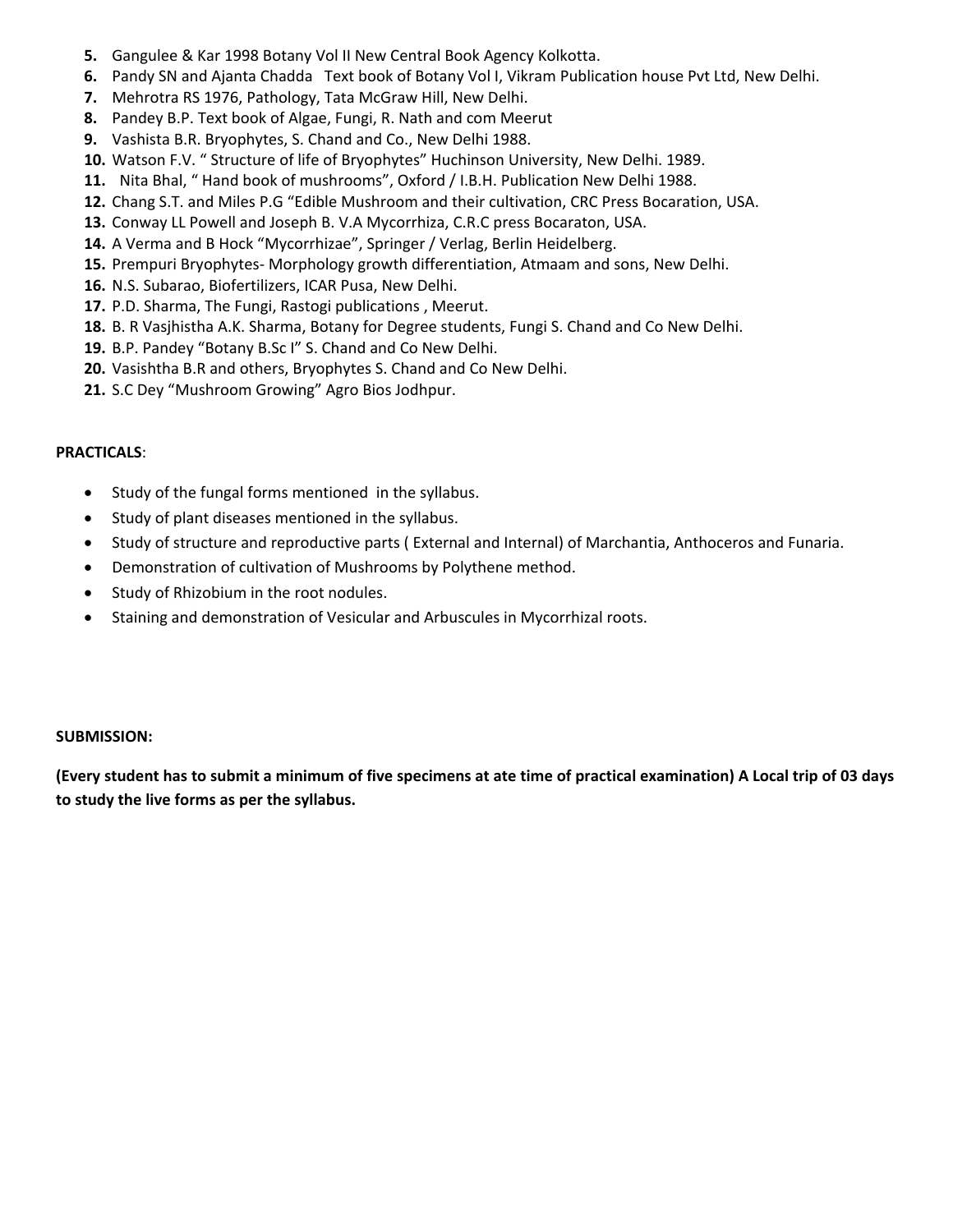#### **SCHEME OF EXAMINATION II SEMESTER:**

| <b>IQ.</b> A ----------- Fungi<br>B ----------- Fungi<br>C ----------- Lichens / Apothecium / Thallus<br>D----------- Bryophyta                                                                                              | 12 marks                |
|------------------------------------------------------------------------------------------------------------------------------------------------------------------------------------------------------------------------------|-------------------------|
| IIQ. E----------- Plant pathology                                                                                                                                                                                            | 04 marks                |
| IIIQ. F----------- Bryophyta                                                                                                                                                                                                 | 04 marks                |
| <b>IVQ.</b> G----------- Fungi / Lichens<br>H----------- Slide - Bryophyta<br>I----------- Slide / Specimen - Pathology<br>J----------- Questiion regarding Biofertilizers<br>K------------Stage question regarding Mushroom | 15 marks                |
| Certified Journal                                                                                                                                                                                                            | 03 marks                |
| Submission                                                                                                                                                                                                                   | 0 <b>2 marks</b>        |
|                                                                                                                                                                                                                              | Total -------- 40 marks |
| Internal assessment --------- 10 marks                                                                                                                                                                                       |                         |

#### **SCHEME OF EVALUATION II SEMESTER:**

|     | Identification                              | 01 mark                  |
|-----|---------------------------------------------|--------------------------|
|     | Classification                              | 01 mark<br>03 marks      |
|     | Reasons (each)                              | 01 mark                  |
| н.  | Identification                              | 02 marks                 |
|     | Symptoms                                    | 01 mark<br>04 marks      |
|     | Name of causual organism                    | 01 mark                  |
| Ш.  | Preparations                                | 01 mark                  |
|     | Identification                              | 02 marks $\geq$ 04 marks |
|     | Reasons                                     | 01 mark                  |
| IV. | <b>Identification</b>                       | 02 marks                 |
|     | Reasons (each)                              | 01 mark $ $<br>01 mark   |
|     | (Fungi, Bryophytes - Reproductive structure |                          |
|     | / thallus and Apothecium of Lichens)        |                          |
|     | Certified Journal                           | 03 marks                 |
|     |                                             |                          |

 Submission 0**2 marks** Total -------- **40 marks** Internal assessment **--------- 10 marks**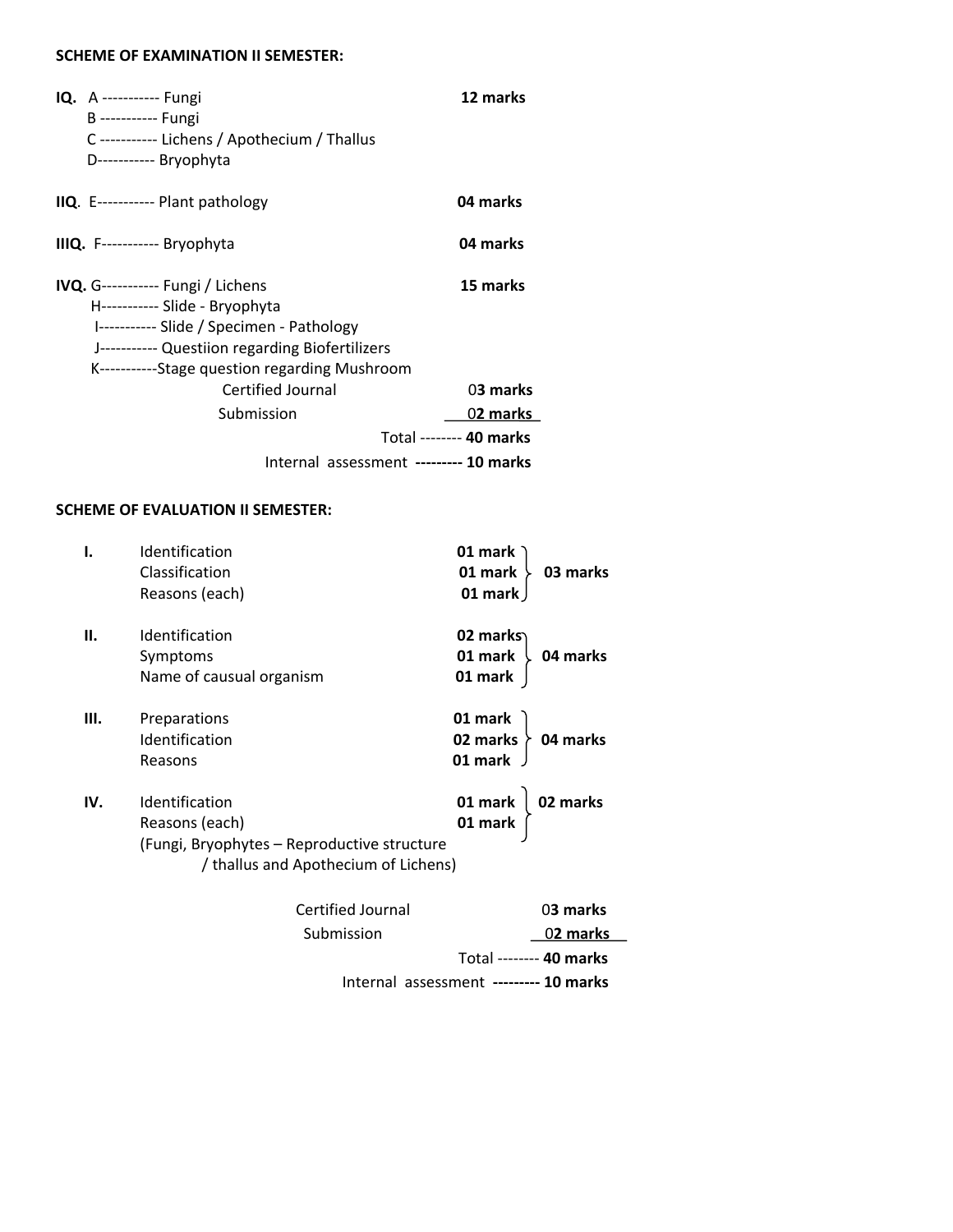#### **MODEL QUESTION PAPER FOR II SEMESTER PRACTICAL EXAMINATION:**

| TIME -- 3 hrs                                                                                                                                 | <b>MAX MARKS -- 40</b> |
|-----------------------------------------------------------------------------------------------------------------------------------------------|------------------------|
| Q1. Identify and classify A,B,C & D with distinguishing reasons of the given specimens.                                                       | 12 marks               |
| Q2. Identify the disease of the given specimen E, describe the symptoms and<br>control of the causual organism.                               | 4 marks                |
| Q3. Prepare micro- preparation of the given material F, and identify giving reasons.<br>(Show the preparation to the examiner for evaluation) | 4 marks                |
| Q4. Identify the slides / Specimen G, H, I, J and K giving reasons.                                                                           | 15 marks               |
| Q6. Certified Journal<br>Q7. Submission                                                                                                       | 3 marks<br>2 marks     |
|                                                                                                                                               | 40 marks<br>Total      |
| Internal assessment                                                                                                                           | 10 marks               |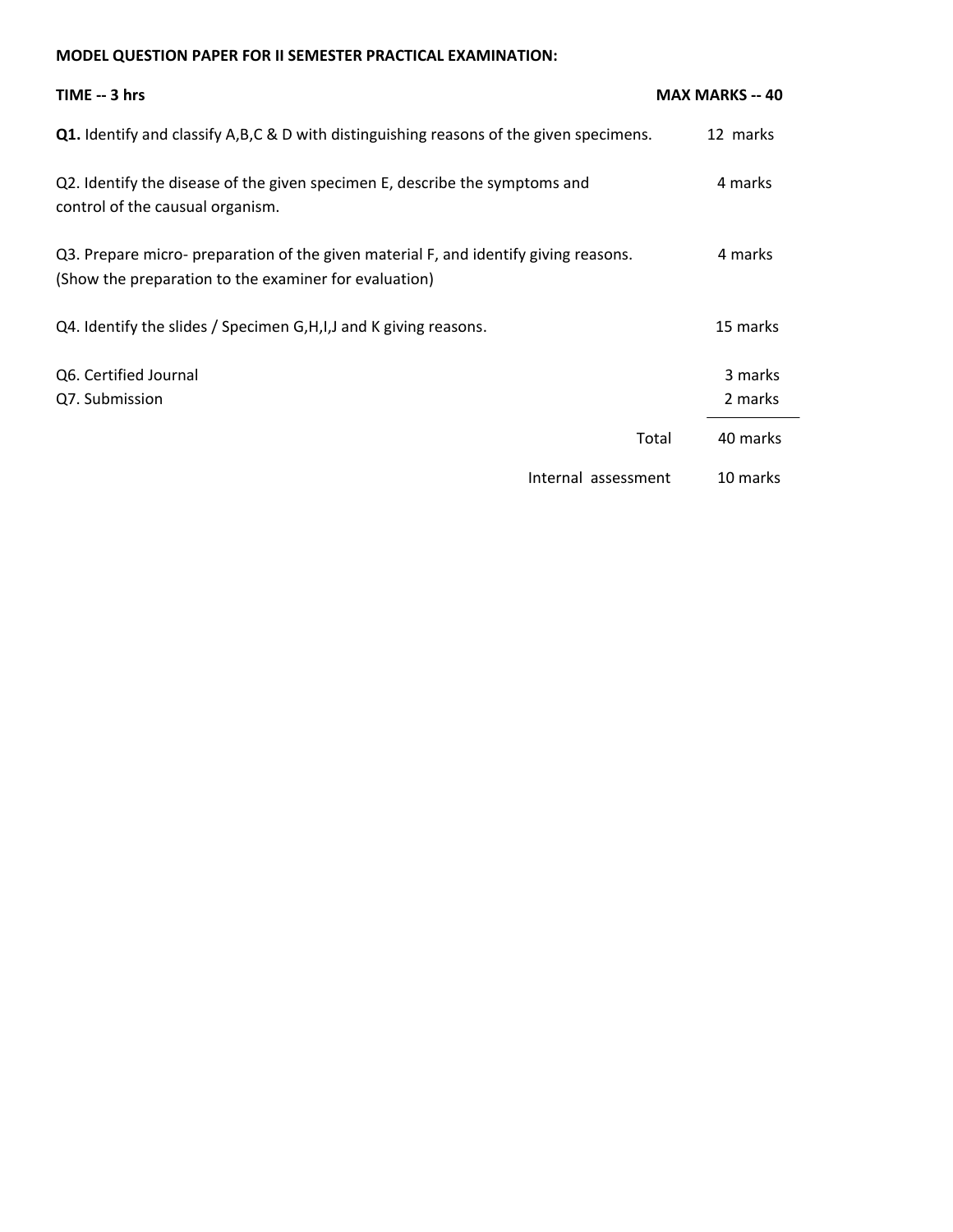# **THIRD SEMESTER**

# **PAPER III: Diversity of vascular plants ( Pteridophytes, Gymnosperms and Angiosperm morphology) 60hrs**

#### **PTERIDOPHYTES:**

|    | 1. General account and classification of Pteridophytes.                                                               | 01hr  |
|----|-----------------------------------------------------------------------------------------------------------------------|-------|
|    | 2. Structure and reproduction of the following types: Lycopodium, Selaginella, Equisetum                              | 10hrs |
|    | Marsilea and Adiantium (Developmental details not required).                                                          |       |
| З. | Paleobotany, Brief account of the Geological time scale, Types and process of Fossilization.                          | 2hrs  |
| 4. | A brief study of fossil plants - Rhynia, Lepidodendron, Calamities and Lepidocorpon (seed fossil).                    | 4hrs  |
| 5. | Stelar evolution in Pteridophytes, Heterospory and seed habit.                                                        | 9hrs  |
|    | <b>GYMNOSPERMS:</b>                                                                                                   |       |
| 6. | General account and classification of Gymnosperms.                                                                    | 8hrs  |
| 7. | Structure ans reproduction of - Cycas, Pinus and Gentum (Developmental stages not required)                           |       |
|    | ANGIOSPERM MORPHOLOGY:                                                                                                |       |
| 8. | Characterstic functions and types of root system – Modification for storage, support and vital                        | 5hrs  |
|    | functions- (Respiratory, Photosynthetic, Haustorial and Epipyhtic).                                                   |       |
| 9. | Stem – Characteristics and functions, Types of underground, Aerial and Sub-Aerial modifications.                      | 5hrs  |
|    | Leaf - Structure and functions, types of phyllotaxy, venation, types of leaves                                        | 6hrs  |
|    | (simple and compound), modifications (stipule and leaf), insectivorus plants<br>(Drosera, Utricularia and Nepenthes). |       |
|    | 10. Inflorescence-Types of inflorescence(Racemose, Cymose and special type - Cyathium,                                | 4hrs  |
|    | Hypanthodium and Verticellaster.)                                                                                     |       |
|    | 11. Flowers – Bract, Calyx (variations), Corolla – (variations and Aestivation),                                      | 6hrs  |
|    | Androceium – (variations), Gynoecium (variations), Placentation and types of flowers                                  |       |
|    | (Technical terms used to describe a flower).                                                                          |       |
|    | 12. Fruits - Classification and types (simple, aggregate and composite.                                               | 4hrs  |
|    |                                                                                                                       |       |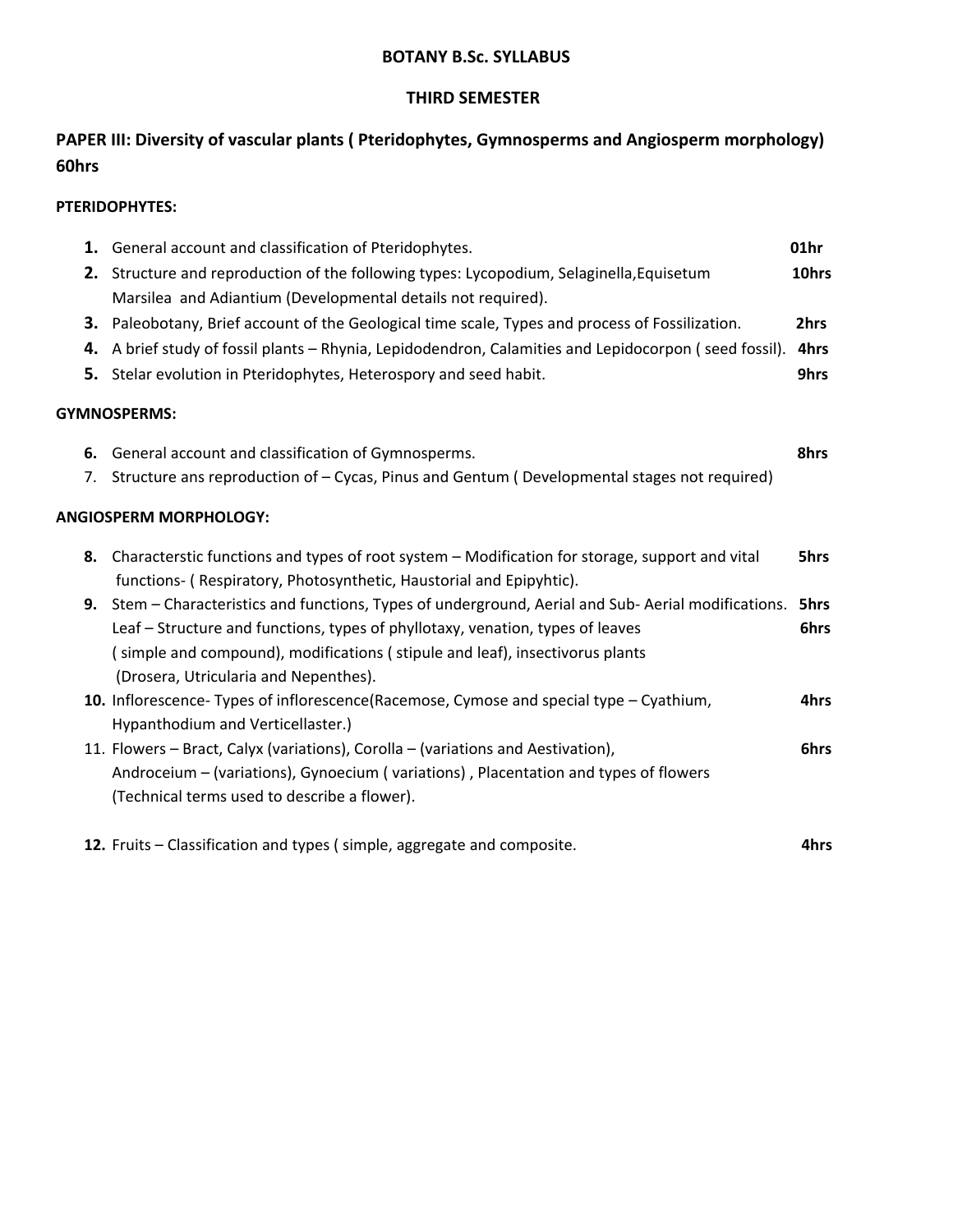#### **REFERENCES:**

- 1. Singh, Panday and Jain, Pteridophyta, Gymnosperm and Paleobotany, Rastogi publication, Meerut.
- 2. S. Sundarajan, College Botany, Vol II, Himalaya publishing House, New Delhi.
- 3. AC Datta College Botany (For degree students), Manzar Khan Oxford University, Press Kolkatta.
- 4. Gangulee Das and Dutta College Botany Vol- I, New central Book Agency, Kolkatta.
- 5. Pandey and Ajanta Chaddha A.Text Book of Botany Vol II, Vikas Publication Pvt. Ltd, New Delhi.

#### **PRACTICALS:**

- Study of morphological, anatomical and reproductive structures in Lycopodium, Selaginella, Equisetum, Marsilea and Adiuntum.
- Study of fossils Rhynia, Lepidodendron, Calamities and Lepidocarpon (slides or materials).
- Study of morphological, anatomical and reproductive features of Cycas, Pinus and Gnetum.
- Angiosperm morphology specimens of morphological interest based on theory.
- A project report on morphological ( Angiosperm or Gymnosperms as herbarium or photographs) peculiarities, like calyx forms, corolla forms, stamens, Cycas male or female cones, leaves and stipule modifications.

#### **SCHEME OF EXAMINATION:**

| D ----------- Pteridophyta<br>QII.<br>8 marks<br>E ------------- Gymnosperm<br>F ----------- Pteridophyta<br>QIII.<br>G ------------- Gymnosperm ><br>6 marks<br>H -------------- Fossil<br>8 marks<br>QIV.<br>I to L------------- Morphology<br>(I -------------- Root / Stem<br>J -------------Leaf modifications (Simple / Compound)<br>K------------ Flower / Inflorescence<br>L ------------ Fruit)<br>M ------------ Technical terms<br>4 marks<br>QV.<br>(Angiosperm twig with flower) | Q1. | A ------------ Pteridophyta<br>B------------ Pteridophyta<br>C------------ Gymnosperm | 9 marks |
|-----------------------------------------------------------------------------------------------------------------------------------------------------------------------------------------------------------------------------------------------------------------------------------------------------------------------------------------------------------------------------------------------------------------------------------------------------------------------------------------------|-----|---------------------------------------------------------------------------------------|---------|
|                                                                                                                                                                                                                                                                                                                                                                                                                                                                                               |     |                                                                                       |         |
|                                                                                                                                                                                                                                                                                                                                                                                                                                                                                               |     |                                                                                       |         |
|                                                                                                                                                                                                                                                                                                                                                                                                                                                                                               |     |                                                                                       |         |
|                                                                                                                                                                                                                                                                                                                                                                                                                                                                                               |     |                                                                                       |         |
| Certified Journal<br>3 marks<br>Project report<br>2 marks<br>Total -------- 40 marks<br>Internal assessment --------- 10 marks                                                                                                                                                                                                                                                                                                                                                                |     |                                                                                       |         |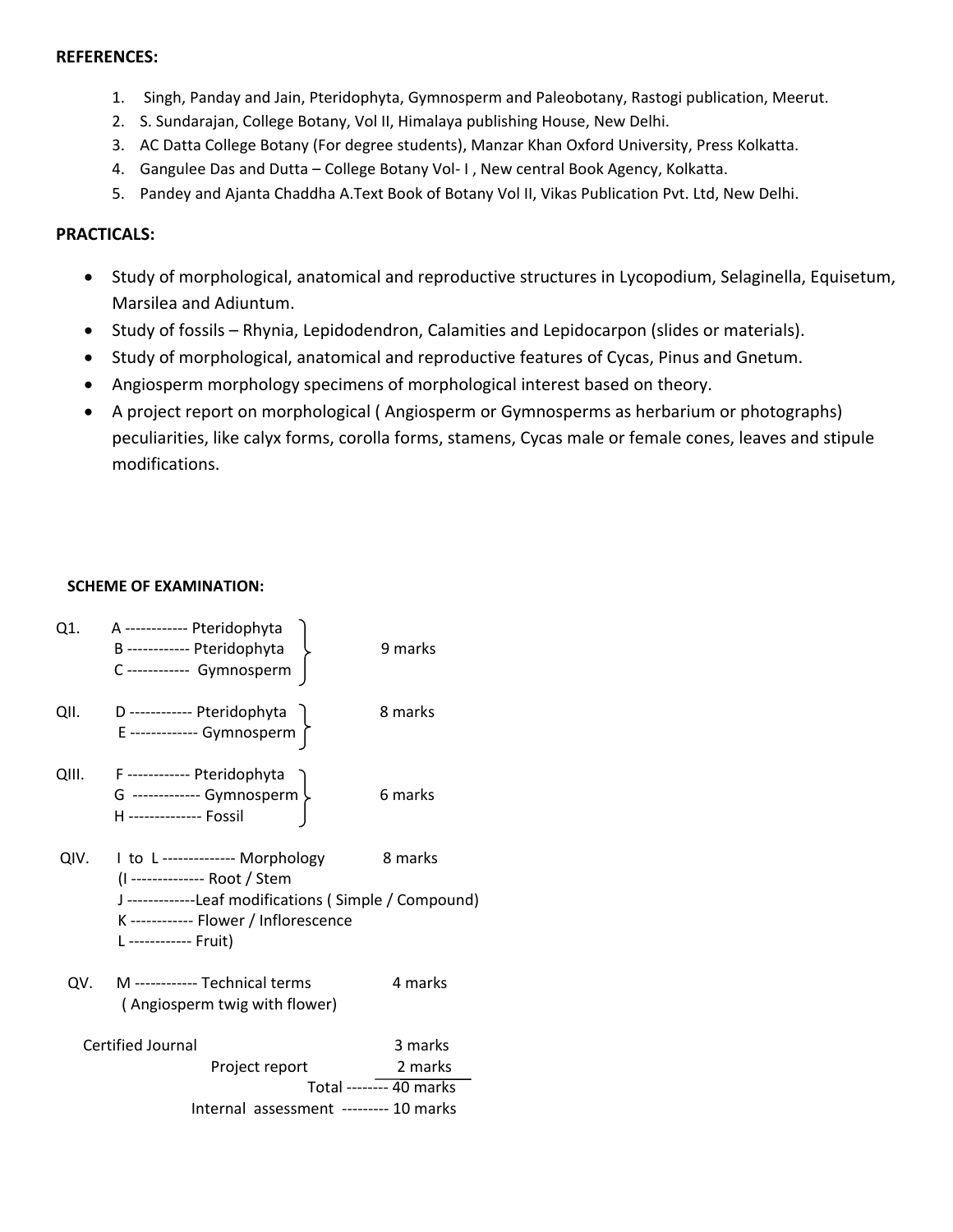#### **SCHEME OF VALUATION:**

| <b>QI.</b> Identification<br>Classification | $\frac{1}{2}$ marks<br>$\frac{1}{2}$ marks | $3X3=9$ marks |
|---------------------------------------------|--------------------------------------------|---------------|
| Reasons (for each)                          | 2 marks ( $\frac{1}{2}$ marks each)        |               |
| <b>QII.</b> Labelled Sketch                 | 2 marks $\overline{)}$                     | 4X2=8 marks   |
| Description(for each)                       | 2 marks $\int$                             |               |
| <b>QIII.</b> Identification                 | 1 marks                                    | 2X3=6 marks   |
| Comment (for each)                          | 2 marks $\int$                             |               |
| <b>QIV.</b> Comment (for each)              | 2 marks                                    | 4X2=8 marks   |
| <b>QV</b> . Description (for each)          | 4 marks                                    | $4X1=4$ mark  |
| Certified Journal                           | 3 marks                                    |               |
| Project report                              | 2 marks                                    |               |
|                                             | Total -------- 40 marks                    |               |
| Internal assessment --------- 10 marks      |                                            |               |

# **MODEL QUESTION PAPER FOR III SEMESTER PRACTICAL EXAMINATION:**

| TIME -- 3 hrs                                                                     | <b>MAX MARKS -- 40</b> |
|-----------------------------------------------------------------------------------|------------------------|
| Q1. Identify and classify the specimen A,B and C giving reasons.                  | 9 marks                |
| Q2. Describe the anatomy of specimen D& E with neat labeled diagram.              | 8 marks                |
| Q3. Identify and comment on the slides: F, G & H                                  | 6 marks                |
| Q4. Identify and describe Morphological peculiarities of the Specimen I, J, K & L | 8 marks                |
| Q5. Describe the specimen M (in technical terms)                                  | 4 marks                |
| Q6. Certified Journal<br>Project report / Submission (Pteridophyte/ Gymmnosperm)  | 3 marks<br>2 marks     |
|                                                                                   | Total<br>40 marks      |
| Internal assessment                                                               | 10 marks               |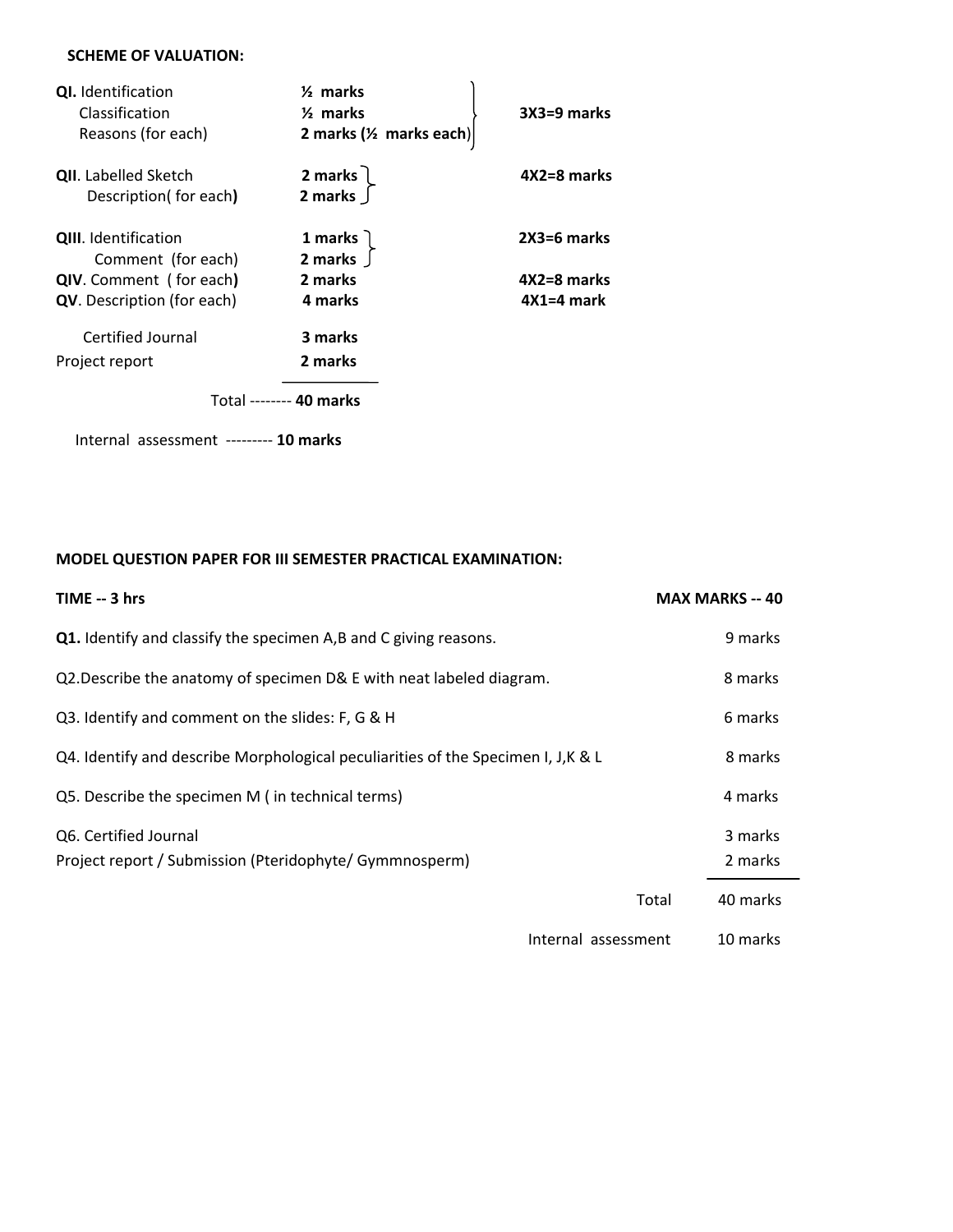# **FOURTH SEMESTER**

**PAPER IV: Taxonomy of Angiosperms, Economic Botany and Plant genetic resource management. 60hrs** 

## **TAXONOMY:**

| 1. Characterstic feature of Angiosperms and dominance of Angiosperms on earth.                          | 2hrs  |
|---------------------------------------------------------------------------------------------------------|-------|
| 2. Angiosperm – Origin and evolution – some examples of primitive angiosperms.                          | 4hrs  |
| 3. Botanical nomenclature, ICBN Principles and rules, taxonomic ranks, type concept,                    | 6hrs  |
| principles and rules of priority.                                                                       |       |
| 4. A brief history of taxonomy of Angiosperms. Silent features of the systems proposed                  | 10hrs |
| by Linnaeus, Bentham and Hooker, Engler and Prantl, Artificial natural                                  |       |
| phylogenetic system of classification, Merits and demerits of above systems.                            |       |
| DIVERSITY OF FLOWERING PLANTS AS ILLUSTRATED BY THE FOLLOWING FAMILIES:                                 |       |
| 5. Dicotyledons: Brassicaceae, Malvaceae, Rutaceae, Leguminaceae (3 sub families), Myrtaceae,           | 18hrs |
| Cucurbitaceae, Apiaceae, Rubiaceae, Asteraceae, Apocynaceae, Asclepidiaceae, Solanaceae,                |       |
| Acanthaceae, Verbinaceae, Lauriaceaea, Amaranthaceae and Euphorbiaceae.                                 |       |
| 6. Monocotyledons: Cannaceae, Liliaceae, Arecaceae and poaceae.                                         | 9hrs  |
| <b>ECONOECMIC BOTANY:</b>                                                                               | 10hrs |
| 7. Mention Botanical names, Family, Parts used and uses (cultivation methods need not to be discussed). |       |
| Cereals and Millets - Wheat, Rice, Sorghum and Bajra.                                                   |       |
| Pulses - Pigeon pea, Bengal Gram, Black Gram and Green Gram.                                            |       |
| Fibers - Cotton, Coir, Deccan Hemp and Agave.                                                           |       |
| Beverages - Coffee and Tea.                                                                             |       |
| Spices - Cardamom, Clove, Cinnamomum, Pepper, Coriander and Mustard.                                    |       |
| Sugar and Starch - Sugar cane, Beet root and Potato. Timber - Teak, Rose wood Babul and Acacia Arabica. |       |
| Paper and Pulp - Bamboo and Eucalyptus.                                                                 |       |
| Narcotic plants - Cannabis sativa and Papaver sominiferum and Opium poppy.                              |       |
| Medicinal Plants - Rauwolfia, Withania, Vinca, Phyllanthus, Ocimum, Mentha, Aloe and Garlic.            |       |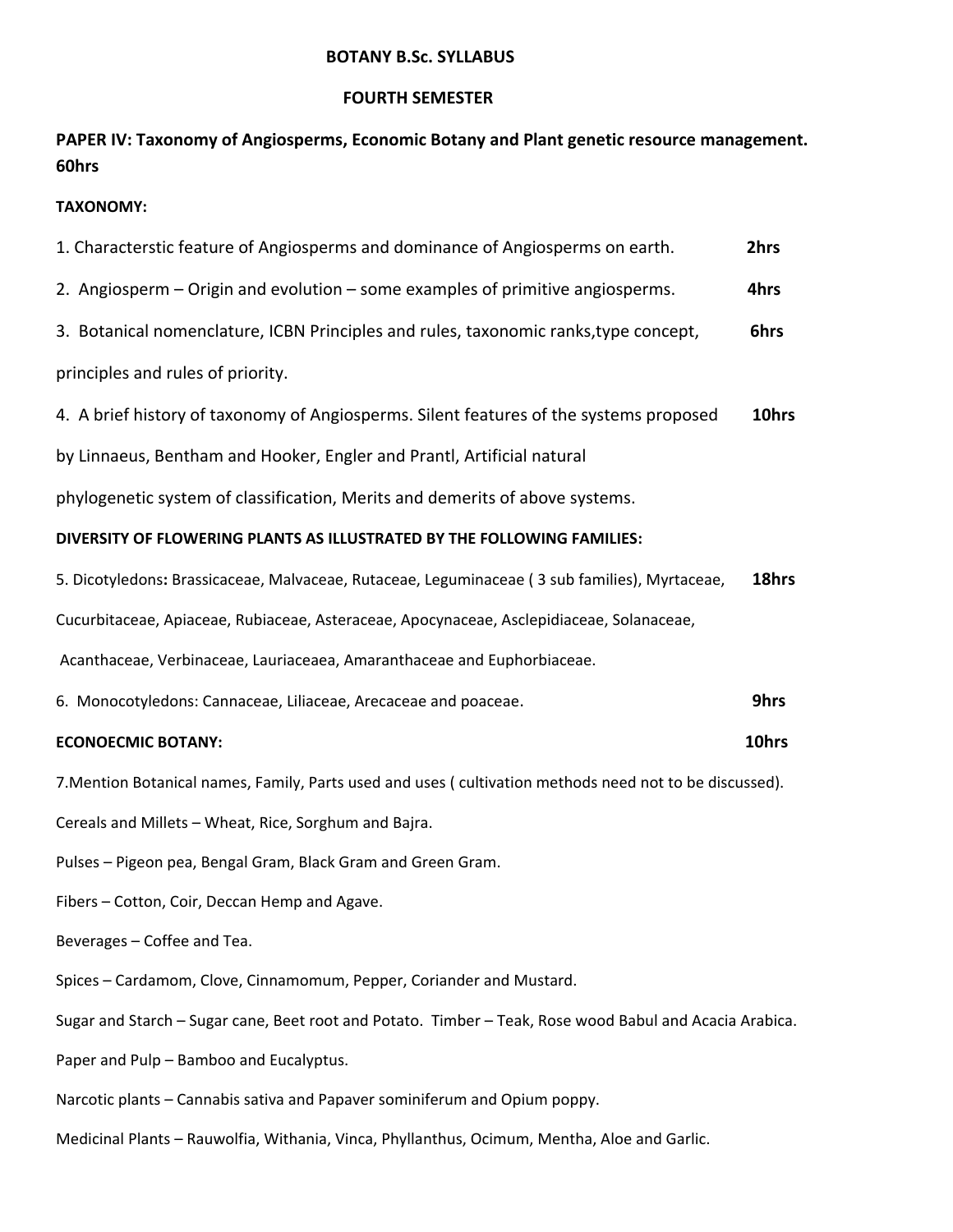#### **PLANT GENETIC RESOURCE MANAGEMENT: 6hrs**

**8.**Conservation of genetic resources of economic plants.

In- Situ, Biosphere reserves, National parks, Wild life sanctuaries.

Ex – Situ Field gene banks, Seed banks, Tissue culture and cryopreservation.

Brief study of national and international organizations concerned with explanation, collection and conservation such as BSI (Botanical Survey of India), NBPGR (National Bureau of Plant Genetic Resources), CGAIR (Consultative Group for Indian Agricultural Research).

#### **REFERENCES:**

1.Bendre and Kumar, Economic Botany, Rastogi Publication, Meerut.

2.Singh and Jain, Taxonomy of Angiosperm, Rastogi Publication, Meerut .

3. Saxena and Saxena, Plant Taxonomy, Pragathi Prakashan, Meerut .

4. Plant Taxonomy by O.P. Sharma Tata Mc Graw – Hill, Economic Botany BD Pandey S. Chand & Com Ltd New Delhi.

#### **PRACTICAL:**

- Study of plant families based on local flora.
- Economic Botany of the specimens from the families studied related to their families.
- Submission of 10 Herberia local weed plants / 5 Photographs of different flowering plants studied with description.
- Study of economic important products based on theory.
- Visit to near by Forests/ Botanical Gardens, Botanical study tour is of three days is compulsory.

#### **SCHEME OF EXAMINATION:**

|                  | المتمومون ومواط الموسولات                                        |                 |    |
|------------------|------------------------------------------------------------------|-----------------|----|
|                  |                                                                  | Total ------ 40 |    |
|                  | Submission 10 Herberia / 5 photographs                           |                 | 02 |
| IVQ.             | Certified journal                                                |                 | 03 |
| IIIQ. G to $I -$ | Each one product from any one group.                             |                 | 09 |
|                  | <b>IIQ. E &amp; F</b> $\cdot$ Each one flower from any one group |                 | 06 |
|                  | IQ. A to D - Polypetalae Gamopetale Apetalae and Monocot         |                 | 20 |

 **Internal Assessment------- 10**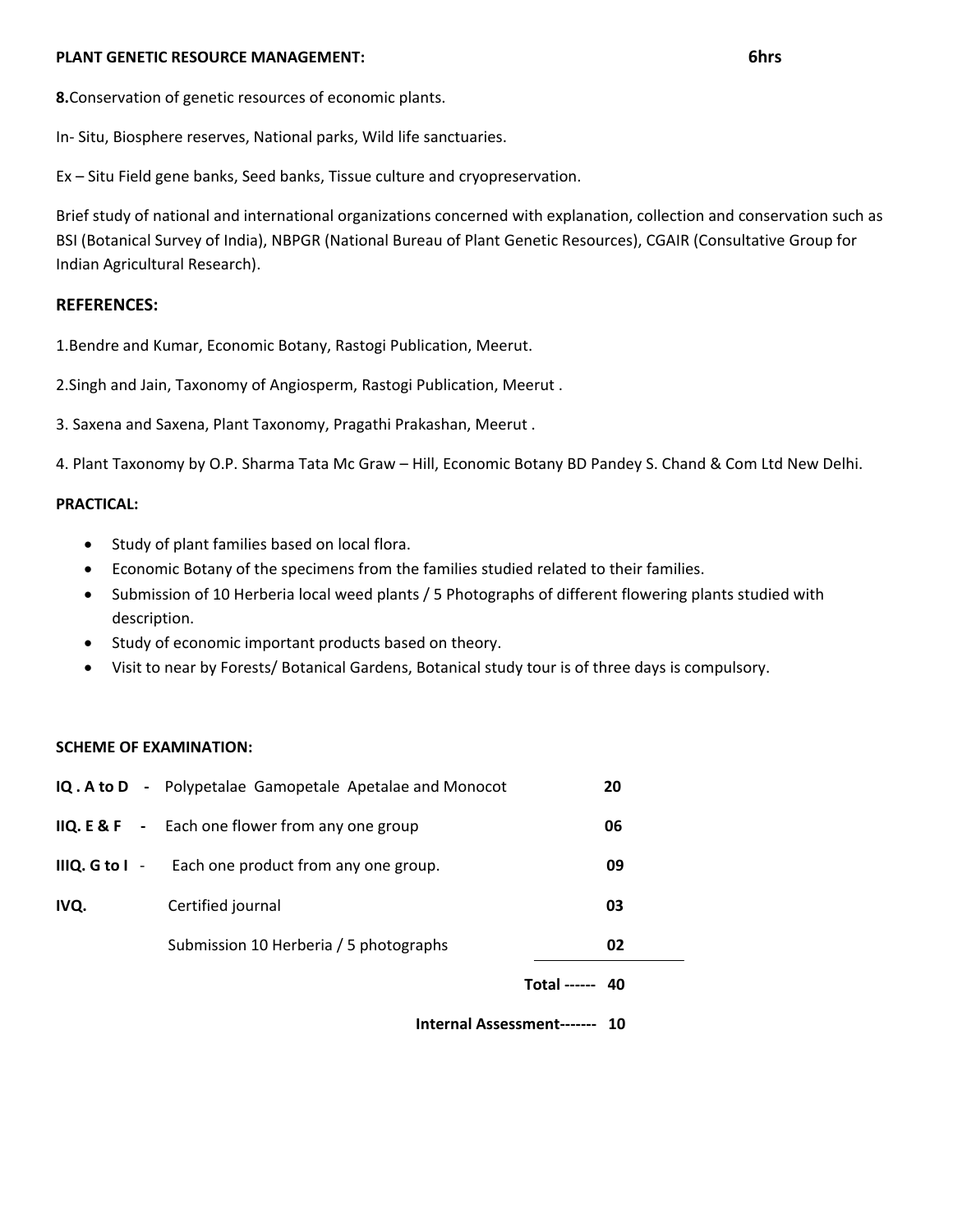#### **SCHEME OF EVALUATION:**

| IQ. Identification and classification | 02 marks      | 4X5=20 marks  |
|---------------------------------------|---------------|---------------|
| Important distinguishing character    | 03 marks      |               |
| IIQ. Floral formulae + Diagram        | $01+02$ marks | $3X2=6$ marks |
| <b>IIIQ.</b> Botanical name           | 01 mark       |               |
| Part of economic importance           | 01 mark       | $3X3=9$ marks |
| <b>Uses</b>                           | 01 mark       |               |
| <b>IVQ.</b> Certified journal         | 03 marks      |               |
| Submission                            | 02 marks      |               |
|                                       |               | 40 marks      |
|                                       |               |               |

 **Internal assessment 10 marks**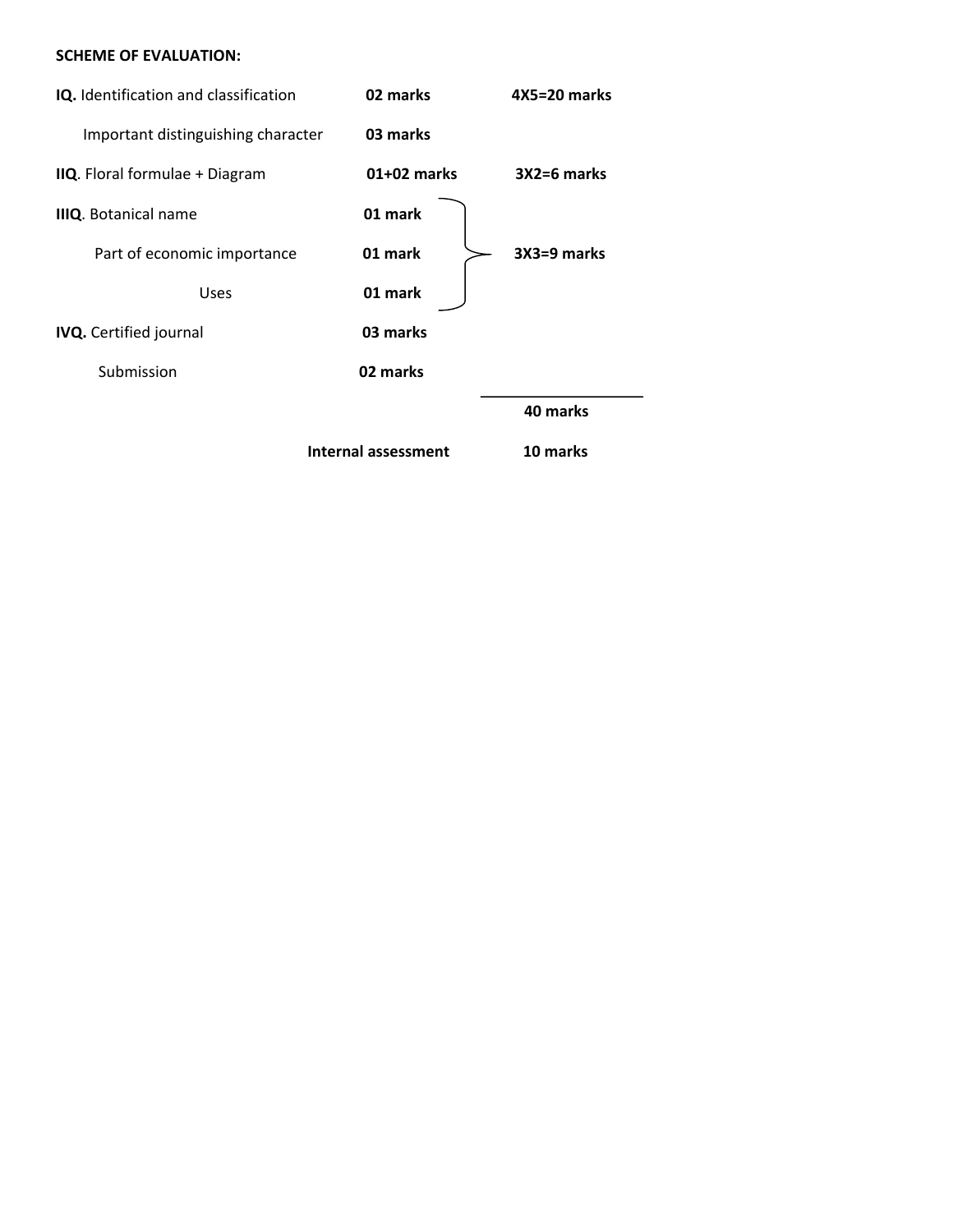#### **MODEL QUESTION PAPER FOR IV SEMESTER PRACTICAL EXAMINATION:**

| TIME -- 3 hrs                                                                                              | <b>MAX MARKS -- 40</b> |                    |        |
|------------------------------------------------------------------------------------------------------------|------------------------|--------------------|--------|
| Q1. Assign the plants A, B, C, D to their respective families<br>classification with important characters. |                        | 20 mrks            | giving |
| Q2. Give the floral formula and Floral diagram of specimen E & F                                           |                        | 6 marks            |        |
| Q3. Identify and mention the economic importance of specimens G, H & I.                                    |                        | 9 marks            |        |
| Q4. Certified Journal<br>Submission 10 Herberia / 5 Photographs                                            |                        | 3 marks<br>2 marks |        |
|                                                                                                            | Total                  | 40 marks           |        |
| Internal assessment                                                                                        |                        | 10 marks           |        |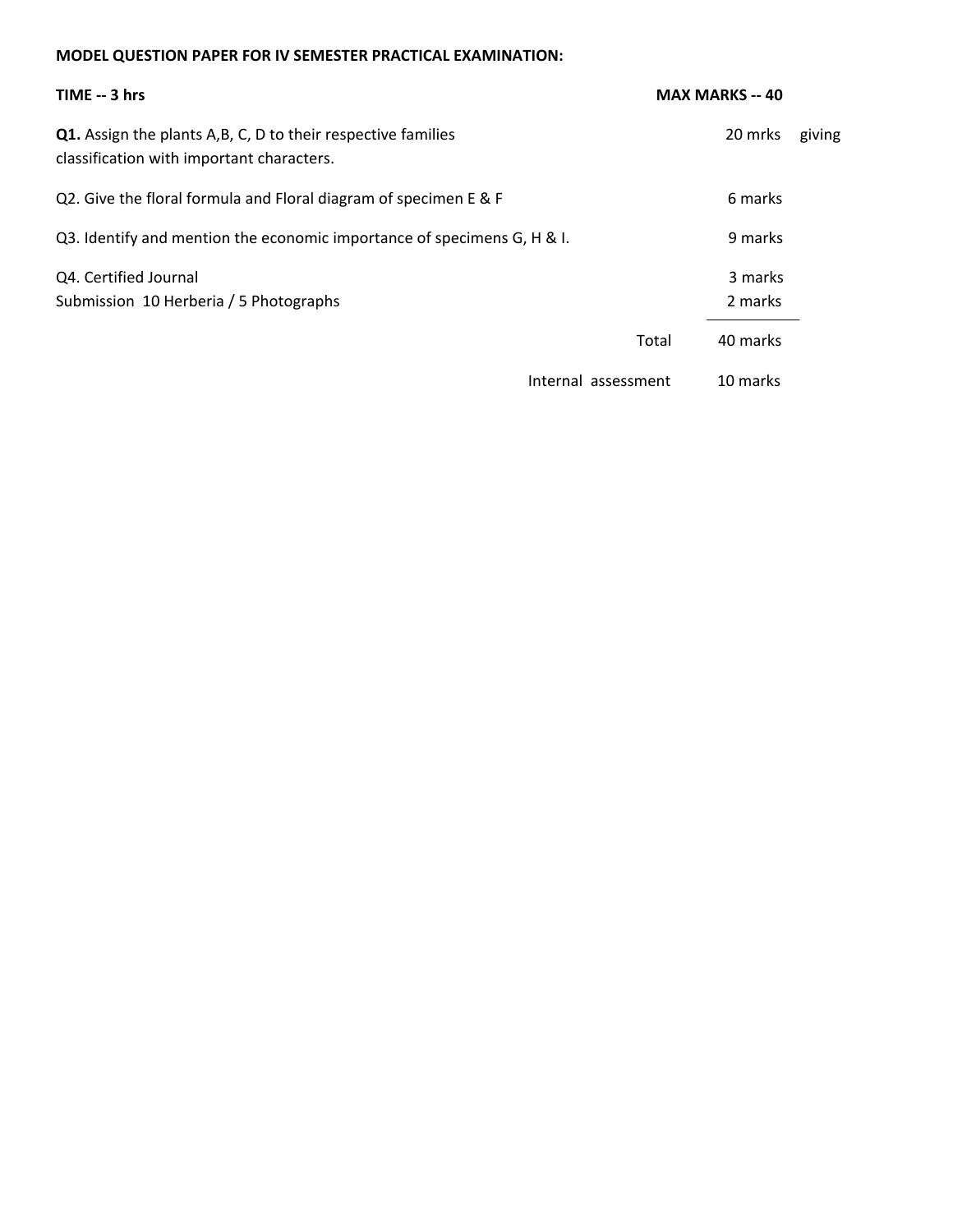#### **FIFTH SEMESTER**

|    | PAPER - V: Internal structure, Development and Reproduction in flowering plants.                                                                                                                                                                               | 53 hrs  |
|----|----------------------------------------------------------------------------------------------------------------------------------------------------------------------------------------------------------------------------------------------------------------|---------|
|    | <b>PLANT ANATOMY:</b>                                                                                                                                                                                                                                          |         |
| 1. | Meristems: General account, Classification of meristems - Origin, function,<br>position and development.                                                                                                                                                       | 03hrs   |
| 2. | Tissues: General account of different permanent tissues and tissue systems.<br>Epidermal tissue system, Ground tissue system, Vascular tissue system and<br>Secretory tissue system -<br>Structure of Xylem and Phloem and brief account of transfer of cells. | 06 hrs  |
|    |                                                                                                                                                                                                                                                                |         |
| 3. | Anatomy of Dicot stem, root and leaf (ex: Bengal gram)                                                                                                                                                                                                         | 03 hrs  |
| 4. | Anatomy of Monocot stem, root and leaf (ex: Grass)                                                                                                                                                                                                             | 03 hrs  |
| 5. | Normal secondary growth in Dicot stem and root. A brief account of cambium<br>(origin, types and function). Origin and development of lateral roots.                                                                                                           | 04 hrs  |
| 6. | A brief account of anamolous secondary growth in stem - Study of anamolous<br>secondary growth in Amaranthus, Bougainvillia and Boerhaavia (stem).                                                                                                             | 04 hrs  |
|    | PLANT EMBRYOLOGY:                                                                                                                                                                                                                                              |         |
| 7. | Introduction: Plant embryology a general account                                                                                                                                                                                                               | 02hrs   |
| 8. | Indian embryologists: P. Maheshwari, B.G.L. Swamy and B.M.Johri                                                                                                                                                                                                | $01$ hr |
|    | Anther development - Microsporogenesis, Male gametophyte.<br>Types and role of tapetum, ubisch bodies, pollen kit, concept of male germ unit (MGU)<br>and brief account of Palynology.                                                                         | 04hrs   |
|    | 10. Ovule development: Megasporogenesis, Female gametophyte - Structure of mature<br>embryosac (Polygonum). Endothellum, Epistase, Hypostase.                                                                                                                  | 04hrs   |
|    | 11. Types of embryosacs: Monosporic (Polygonium), Bisporic (Allium) and<br>Tetrasporic (Adaxa)                                                                                                                                                                 | 02hrs   |
|    | 12. Types of Ovule: Orthotropous, Anatropous, Hemianatropous, Amphitropous,<br>Camphylotropous and Circinotropous.                                                                                                                                             | 02 hrs  |
|    | 13. Pollination: Self and cross Pollination, general account and Contrivances for<br>self and cross pollination.                                                                                                                                               | 05hrs   |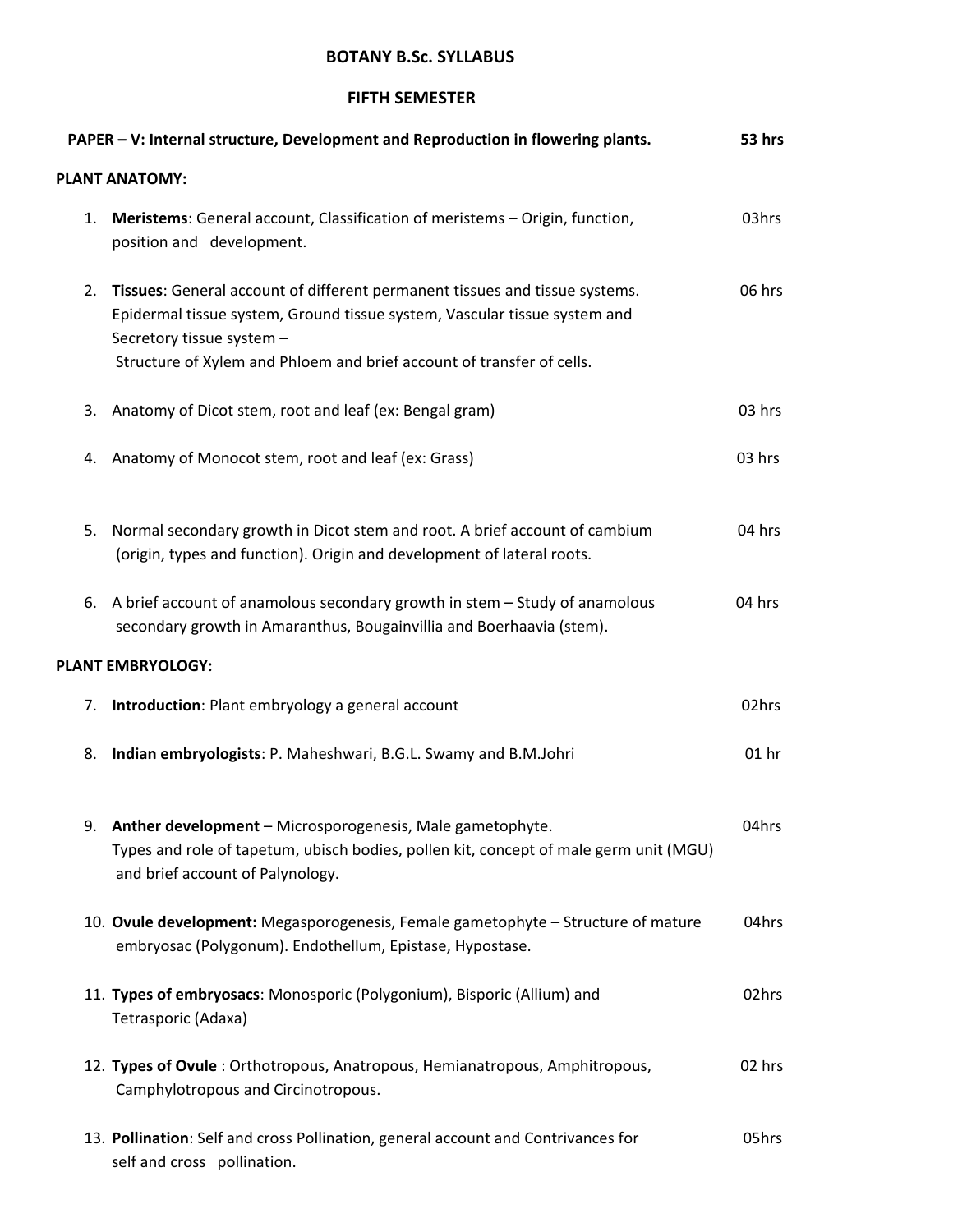| 14. Fertilization : Double fertilization and triple fusion, porogamy, chalazogamy<br>and misogamy. Pollen pistil interaction. | 03hrs    |
|-------------------------------------------------------------------------------------------------------------------------------|----------|
| 15. Endosperm: Formation its development and types, Free nuclear, cellular and Helobial.                                      | 02hrs    |
| 16. Structure and development of dicot embryo (Cruciferae)                                                                    | $02$ hrs |
| 17. A brief account of Polyembryony, Apomixis and Parthenocarpy.                                                              | $03$ hrs |

#### **REFERENCES:**

1. M.S. Tayal, plant anatomy, Rastogi publications, Meerut.

- 2. Singh, Pandey and Jain, A textbook of Botany (Angiosperm anatomy, Economic).
- 3. B.P. Pandey, Embryology of Angiosperm, Rastogi publication, Meerut.
- 4. B.P. Panday, Plant anatomy, S. Chand and Co. Ltd, Ram nagar, New Delhi.
- 5. Embryology of Angiosperm Bhajwani and Bhatnagar, 1998 Vikas publicatiobn, New Delhi.
- 6. Pandey SN and Ajanta Chaddha Plant anatomy and Embryology, Vikas publicatiobn, New Delhi.
- 7. P.C. Vasista, Plkant anatomy, S.Chand publishing house, New Delhi.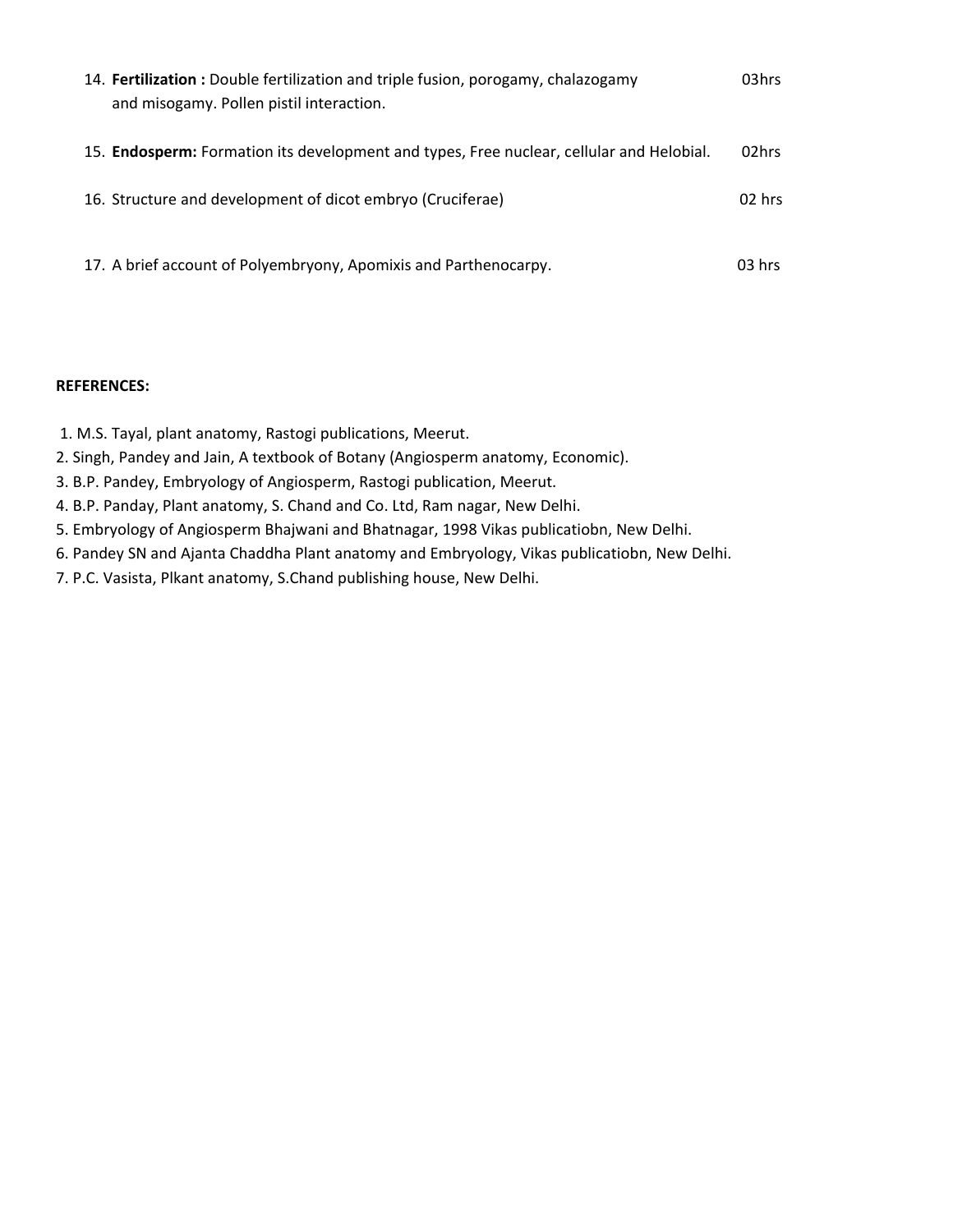#### **PRACTICALS:**

#### **ANATOMY:**

- Study of root apex and shoot apex ( Permanent slides only)
- Study of tissues, Parenchyma, Collenchyma, Sclerenchyma, Xylem And Phloem (Permanent slids only)
- Maceration of tissues and the observation of sclereids- types, vessels- thickening (10% Chromic acid, 10% Sulphuric acid).
- Study of Stomata and Epidermal hair of (a) Sunflower / Tridex, (b) Tomato/ Vinca/Solanum, (c) Spiunach (d) Tradescantial Rheo (e) Cucurbits (f) Beetal Or Any localy available plant.
- Anatomy of young Dicot Stem (TS) Tridax/ Bengal gram/ Cucurbits.
- Anatomy of young Dicot root (TS) Bengal gram
- Anatomy of young Monocot stems (TS) Grass/ Sorghum/ Bamboo.
- Anatomy of young Monocot root (TS) Grass/ Sorghum/ Bamboo.
- Anatomy of young Dicot leaf (TS) Sunflower/ Eucalyptus.
- Anatomy of young Monocot leaf (TS) Grass/ Sorghum/ Bamboo.
- Anatomy of Amaranthus stem (TS) Sectioning.
- Anatomy of Bougainvillea stem (TS) sectioning.
- Anatomy of Boerhaavia Stem (TS) Sectioning.

#### **EMBRYOLOGY:**

- Study of anther microsporogenesis (Permanent slides of different stages)
- Mounting of pollengrains (available flowers only) Ipomea, Vinca, Malvaceae and Legume.
- Study of Ovule Megasporogenesis and Female gametophyte (permanent slides of different stages)
- Placentation types (Permanent slides)
- Mounting of endosperm Cucumis/ Croton/ Radish.
- Mounting of Embryo croton/ Tridax/ Cucumis/ Cotalaia/ Cluster bean/ Chilli.
- Study of embryo development by observing Globular, heart shaped and mature dicot embryo (permanent slides)

**PROJECT:** Study and collection of different pollen grains/ Stomata/ Trichomes/ Secretory tissues/ nectar glands/tissues with examples (simple and complex)

**NOTE:** Permanent slides should be shown during regular practical wherever necessary.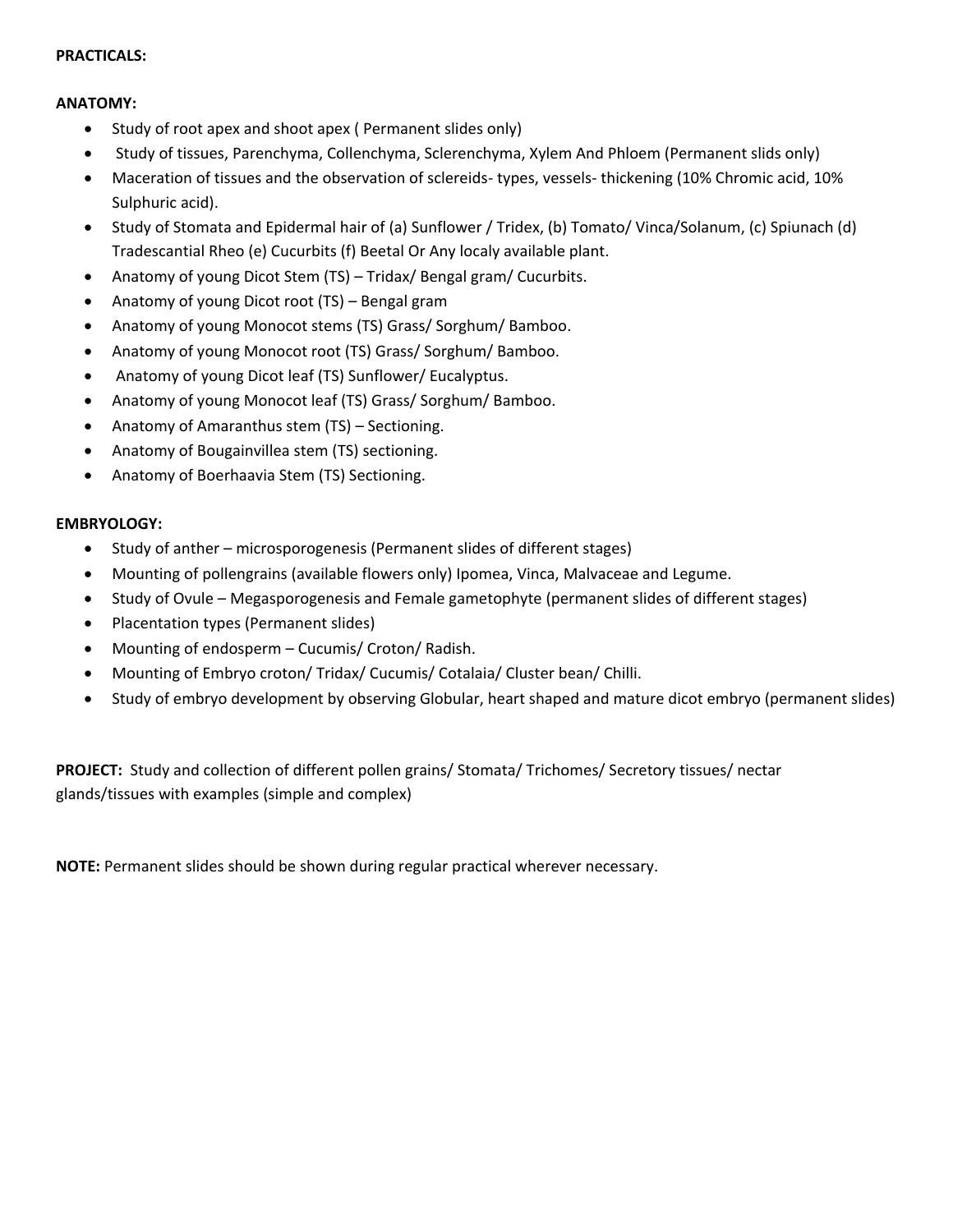#### **MODEL QUESTION PAPER FOR V SEMESTER PRACTICAL EXAMINATION:**

| TIME -- 3 hrs                                                                                                                                             | <b>MAX MARKS -- 40</b> |
|-----------------------------------------------------------------------------------------------------------------------------------------------------------|------------------------|
| <b>Q1.</b> Prepare a temporary double stain T.S of material "A" & classify with reasons<br>(Leave the observation for observation)                        | 7 marks                |
| Q2. Macerate / mount the specimen "B", identify any two elements with labeled<br>sketch & give reasons/ type of stomata/ trichomes                        | 6 marks                |
| Q3. Mount the endosperm/ embryo of "C" sketch & label the part,<br>(Leave the observation for observation).                                               | 7 marks                |
| 04. Mount/take the T.S of the given material "D" pollen grain/polonium/placentation.<br>Sketch & label the parts (Leave the observation for observation). | 5 marks                |
| 05. Identify & describe the slide "E" & "F" with reasons.                                                                                                 | 8 marks                |
| 06. Certified Journal                                                                                                                                     | 3 marks                |
| <b>Project Submission</b>                                                                                                                                 | 2 marks                |
|                                                                                                                                                           | 40 marks<br>Total      |
| Internal assessment                                                                                                                                       | 10 marks               |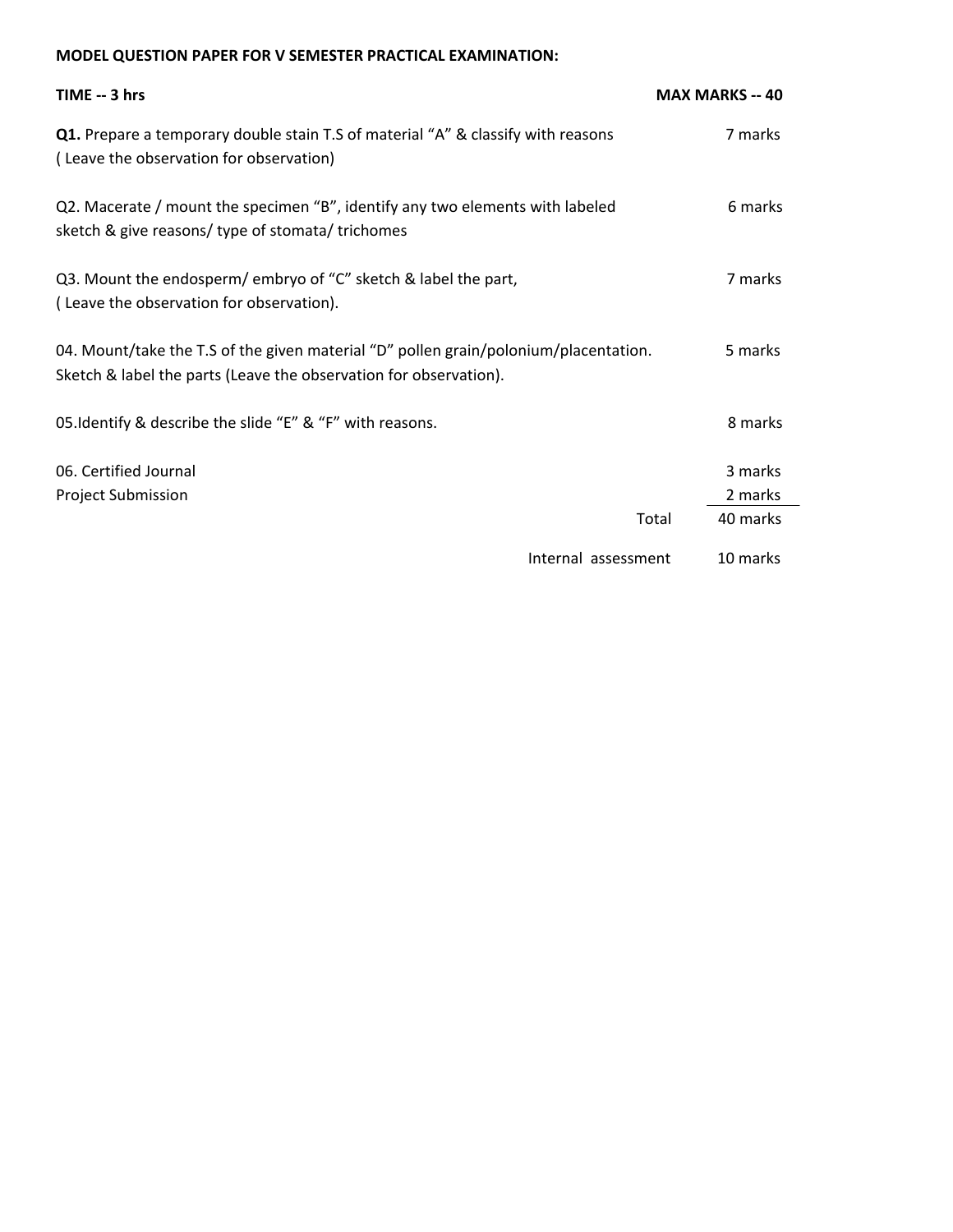#### **SCHEME FOR EVALUATION :**

| 1. | Preparation                | 03       |           |
|----|----------------------------|----------|-----------|
|    | Sketch and label           | 02       |           |
|    | Identification             | 01       | 07        |
|    | Reasons for identification | 01       |           |
| 2. | Preparation                | 02       |           |
|    | Sketch and label           | 02       | 06        |
|    | Identification             | 01       |           |
|    | Reasons for identification | 01       |           |
| 3. | Mounting                   | 04       |           |
|    | Sketch and label           | 02       | 07        |
|    | Identification             | 01       |           |
| 4. | Mounting                   | 03       |           |
|    | Sketch and label           | 01       | 05        |
|    | Identification             | 01       |           |
| 5. | Identification             | 01       |           |
|    | Description                | 02       | 04 (each) |
|    | Sketch and label           | 01       |           |
| 6. | Record submission          | 03       |           |
| 7. | Project report             | 02       |           |
|    | Total                      | 40 marks |           |
|    | Internal assessment        | 10 marks |           |
|    |                            |          |           |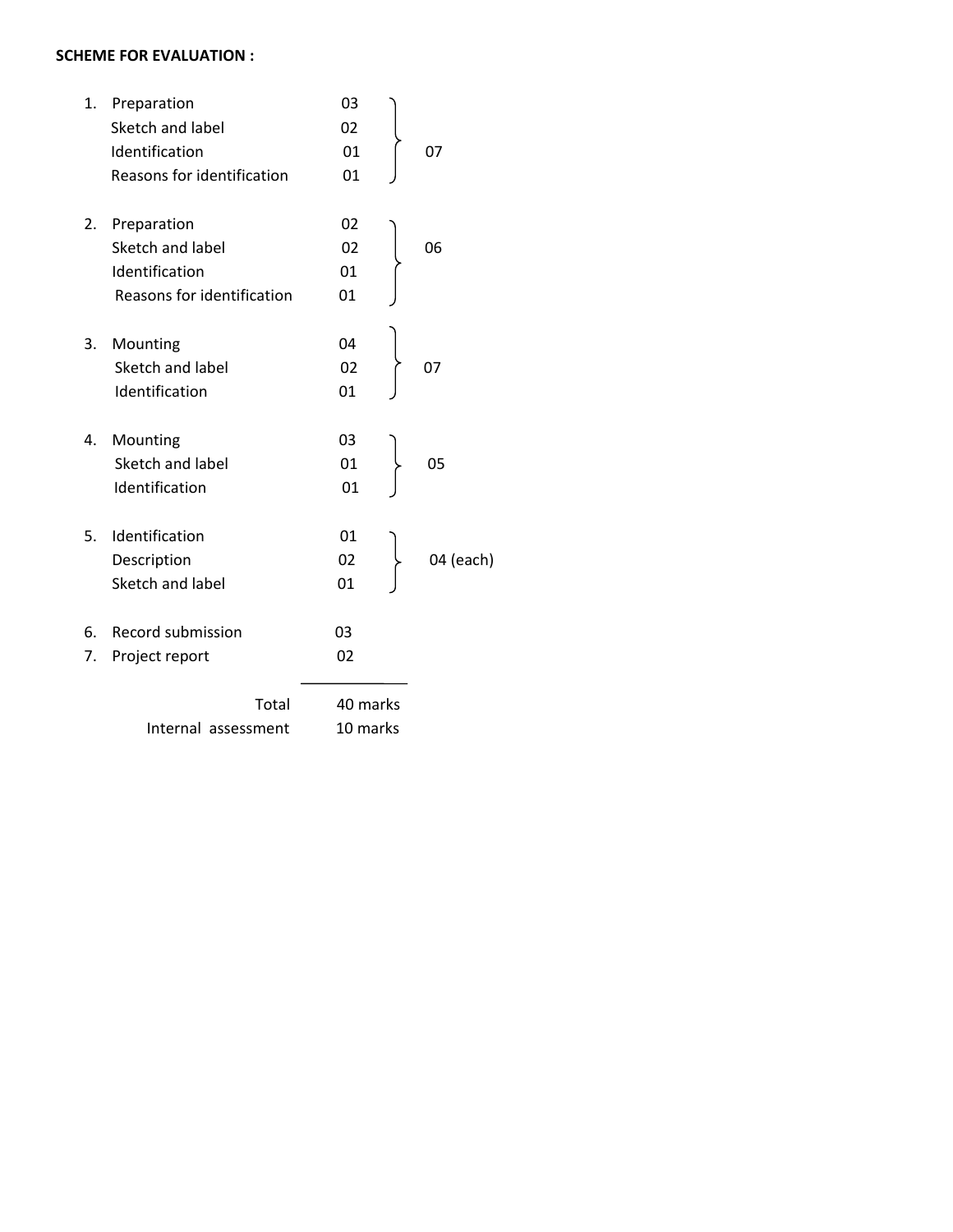#### **FIFTH SEMESTER**

# **PAPER – VI: Ecology, Environmental Biology, Conservation and management of plant resources. 54 hrs**

|    | 1. Concepts and components of Ecosystem - Types of Ecosystem, trophic organization,<br>ecological p[yramids.                                                                                                                                                                                                | 6hrs  |
|----|-------------------------------------------------------------------------------------------------------------------------------------------------------------------------------------------------------------------------------------------------------------------------------------------------------------|-------|
|    | 2. Energy flow models (food chain and food web).                                                                                                                                                                                                                                                            | 2hrs  |
| 3. | Cynecology E- cads and Ecotypes.                                                                                                                                                                                                                                                                            | 2hrs  |
|    | 4. Plant Succession - Xerosere, Hydrosere, Climax concept.                                                                                                                                                                                                                                                  | 3hrs  |
| 5. | Ecological adaptations - Hydrophytes, Xerophytes, Halophytes, Epiphytes,<br>Parasitic angiosperms.                                                                                                                                                                                                          | 5hrs  |
|    | 6. Pollution, Air, water and soil pollution – Its definition, pollutants, effects on<br>Plants and control. Noise pollution - Definition, effect and control.<br>Radio active pollution - Definition, effect and control.                                                                                   | 9hrs  |
|    | 7. Ozone depletion, Global warming, Acid rain and Nuclear winter.<br>(Definition, cause and control)                                                                                                                                                                                                        | 2hrs  |
|    | 8. Activities of NEERI, IUCN, WWF, CPCB, BNHS.                                                                                                                                                                                                                                                              | 3hrs  |
|    | 9. Remote sensing and its applications.                                                                                                                                                                                                                                                                     | 2hrs  |
|    | 10. Biological diversity – Genetic and species diversity, Endemic species,<br>Endangered species, Hot spots, Natural forests and their importance in<br>biodiversity and Red Data Book.                                                                                                                     | 6hrs  |
|    | 11. Energy resources – Renewable and Non renewable energy.                                                                                                                                                                                                                                                  | 2hrs  |
|    | 12. Phytogeography Major plant communities.<br>A. Aquatic - Fresh water, Marine and Esturian communities.<br>Terrestrial - Grassland and Desert<br>В.<br>Forest communities - Tropical rain forest, Tropical deciduous and Coniferous forest, Floristic<br>C.<br>regions of India, Vegetation of Karnataka. | 10hrs |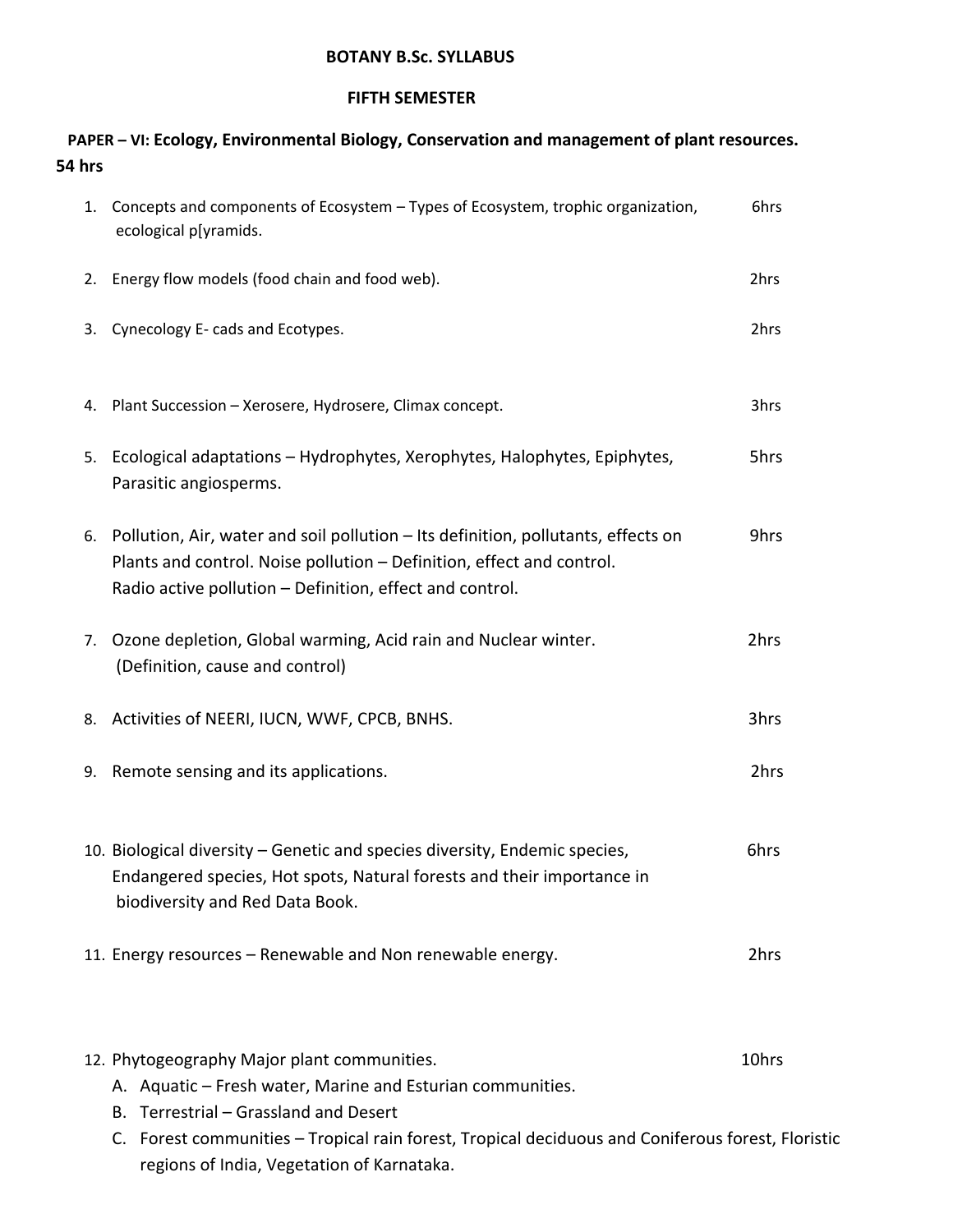#### **REFERENCES:**

- 1. Agarwal K.C. Biodiversity, Agro Botanical Publishers.
- 2. Ambasht R.S. Text Book of Plant Ecology, Students Friends Company, Varanasi.
- 3. Ashby M. Introduction to Plant Ecology, McMilla Co, Ltd, New York.
- 4. Bharycha F.R., A Text Of Plant Geography, Oxford University Press, India.
- 5. P.K. Gupta, Methods In Environmental Analysis, Water, Soil and Air, Agro Bios, Jodhpur.
- 6. S.S. Purohit, Air, Environment and Pollution, Agro Bios, Jodhpur.
- 7. S.S Purohit and R.R. Rajan, Ecology, Environment and Pollution, Agro Bios, Jodhpur.
- 8. Grant, Diversity in Plant Speciation, Columbia University Press.
- 9. Kocher P.L. Plant Ecology, Ratan Prakashan, Mandir, Delhi Gate, Agra.
- 10. Paul Kollinvaux, Ecology John Willey Sons, New York.
- 11. Rana B.C.Pollution and Biomonitoring, Tata Mc Graw Hill, New Delhi.
- 12. Sharma P.A. Elements Of Ecology, Rastogi Publication, Meerut.
- 13. Adrianc and Brison Propagation of Horticultural Plants. TATA Mc Graw Hill, Pub. Co. Ltd, New Delhi.
- 14. Hartman H.T. D.E. Kaster, Plant Propagation, Principles and Practices, Prentice Hall India Pvt. Ltd.
- 15. Rana R.S, R.K. Saxena, V. Mittel, Conservation and management of plant genetic resources, NBPGR, PUSA, New Delhi.
- 16. Rana R.S, Bhag Singh, M.N. Koppal, Mathura Rai, S. Kochar and S.S. Dahoor, Plant genetic resources Exploration, Evaluation, Maintenance NAGPUR, PUSA, New Delhi.
- 17. Rana R.S. and others, Plant genetic Resources, Ex situ conservation, NBPGR, PUSA, New Delhi.
- 18. O.P. Sharma (2001) Experiment and Techniques in Microbiology, Ecology and Soile science, Polluytion, Bio – Chemistry, Plant Physiology, Pragathi Prakashan, Meerut.
- 19. S.C. Santra, T.P. Chatterji, A.P. Das, College Botany, Practical Vol. 1, Central Book Agency, Kolkatta.
- 20. P.D.Sharma, Environmental Biology, Rastogi Publication, Meerut.
- 21. R.S. Shukla and Chandel, Plant ecology and Soil science, S. Chand and Co., New Delhi.
- 22. P.D. Sharma, Ecology and Environment, Rastogi Publication, Meerut.
- 23. V.K. Agarwal and Usha Gupta Ecology (Environmental Biology) 2004, S. Chand and Company, New Delhi.
- 24. S.S. Purohit, ' A Text of Environmental Science', J.V. Publishing House, 322, Rai Bahdur Road, Jodhpur.
- 25. R.K. Trivedy and P.K. Goel, ' Chemical and Biological Methods for Water Pollution Studies', Environmental Publ., P.O. Box 60 Karad 415110 (M.S).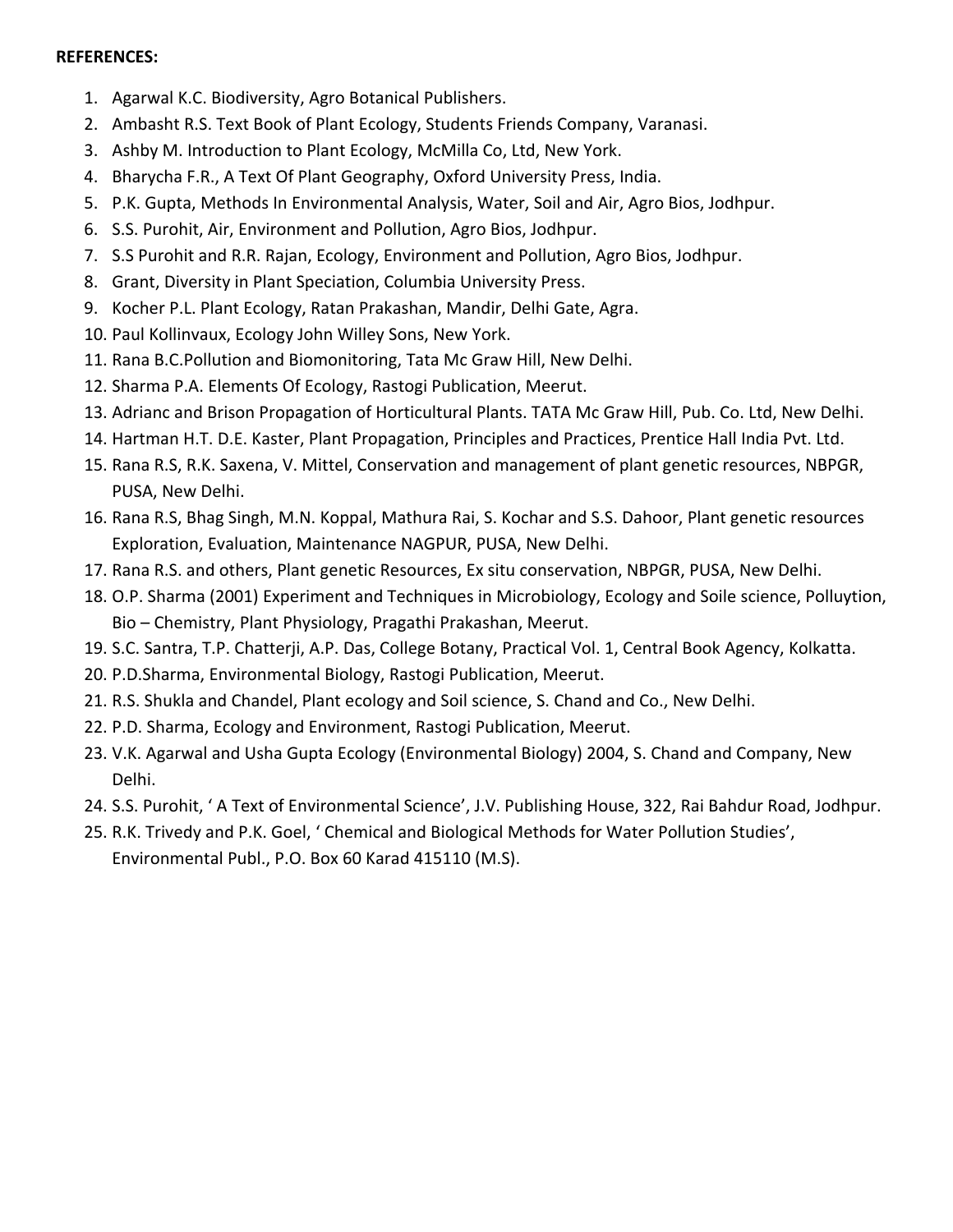#### **PRACTICALS:**

**1.**Study of ecological adaptations – (morphological and anatomical) Hydrophytes, Xerophytes, Halophytes and Epiphyttes.

**2.** Ecological Insttruments

- a) Anemometer
- b) Rain Guage
- c) Maximum Minimum Thermometer
- d) Wet and Dry bulb Thermometer
- e) Hygrometer

3. Analysis of water samples for pH, Chloride, CO<sub>2</sub>, Dissolved Oxygenand total hardness.

4. Every student has to undertake a trip to near by forest at least for 3 days to study the vegetation and submit a report.

- 5. Visit to a pond / forest to study communities.
- a) Photography copies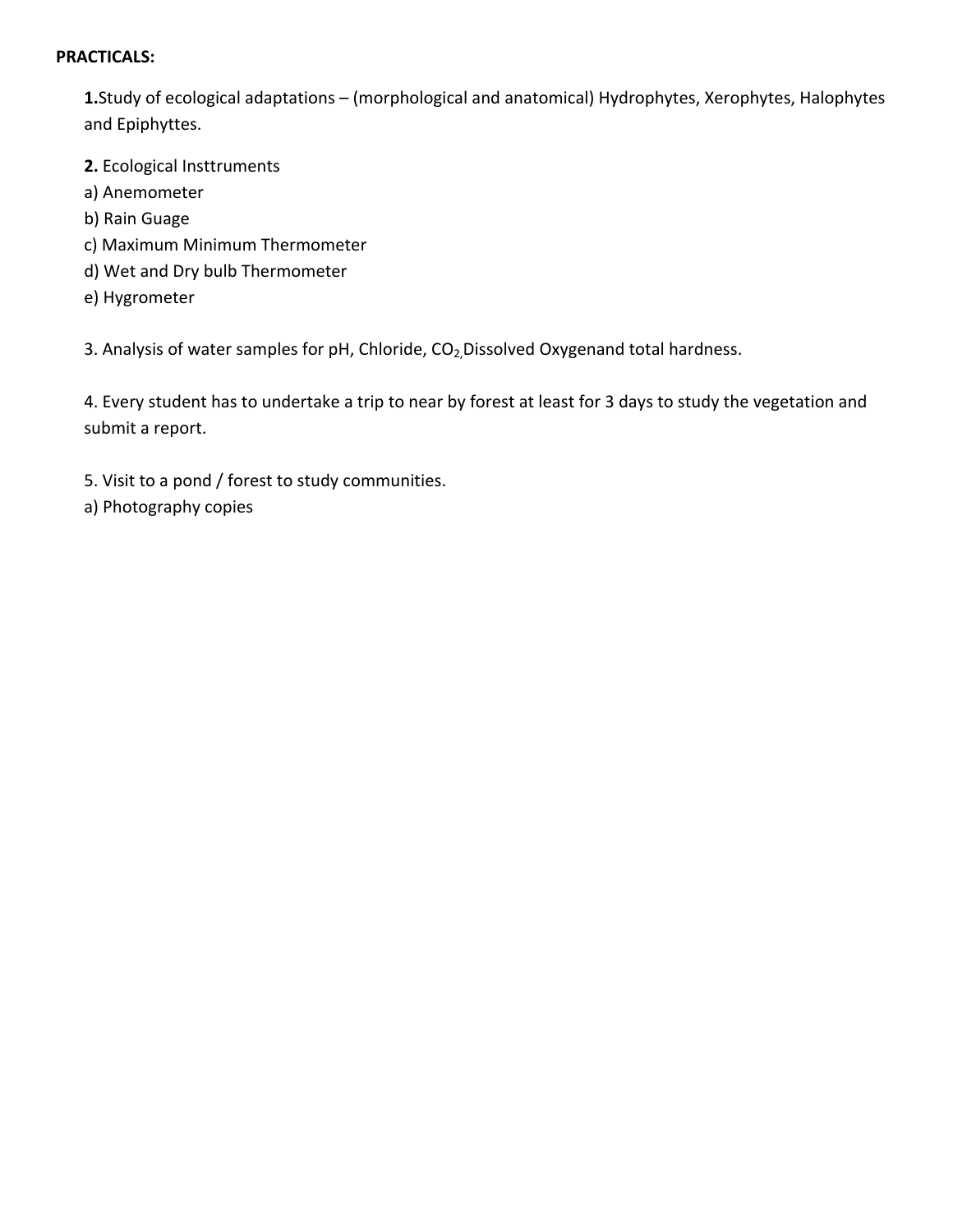### **SCHEME OF EXAMINATION (VI PAPER, V SEMESTER):**

| $QI. A - Ecology (Adoptations)$ Entire plant / twig.<br>(Morphology and Anatomy)                                                          | 10 <sub>marks</sub> |
|-------------------------------------------------------------------------------------------------------------------------------------------|---------------------|
| QII. B – Written Slip for Analysis to each student.                                                                                       | 10 marks            |
| QIII. C - Ecological Slide<br>D – One plant / Specimen from any ecological group<br>$E$ – Ecological instrument<br>$F -$ Ecological slide | 12 marks            |
| Q. IV. Project Report                                                                                                                     | 3marks              |
| Q.V. Visit / Tour report                                                                                                                  | 2 <sub>marks</sub>  |
| Certified Journal                                                                                                                         | 3 <sub>marks</sub>  |
| Total                                                                                                                                     | 40 marks            |
| Internal assessment                                                                                                                       | 10 marks            |

#### **NOTE**:

- For every spotting/ identification 05 min. time should be given.
- Alloted full marks should be given after the submission of Tour/Project/both reports. No marks should be granted for not submitting the reports.
- Weightage should be given for students semminarwhile allouting internal assement marks in theory / practicals.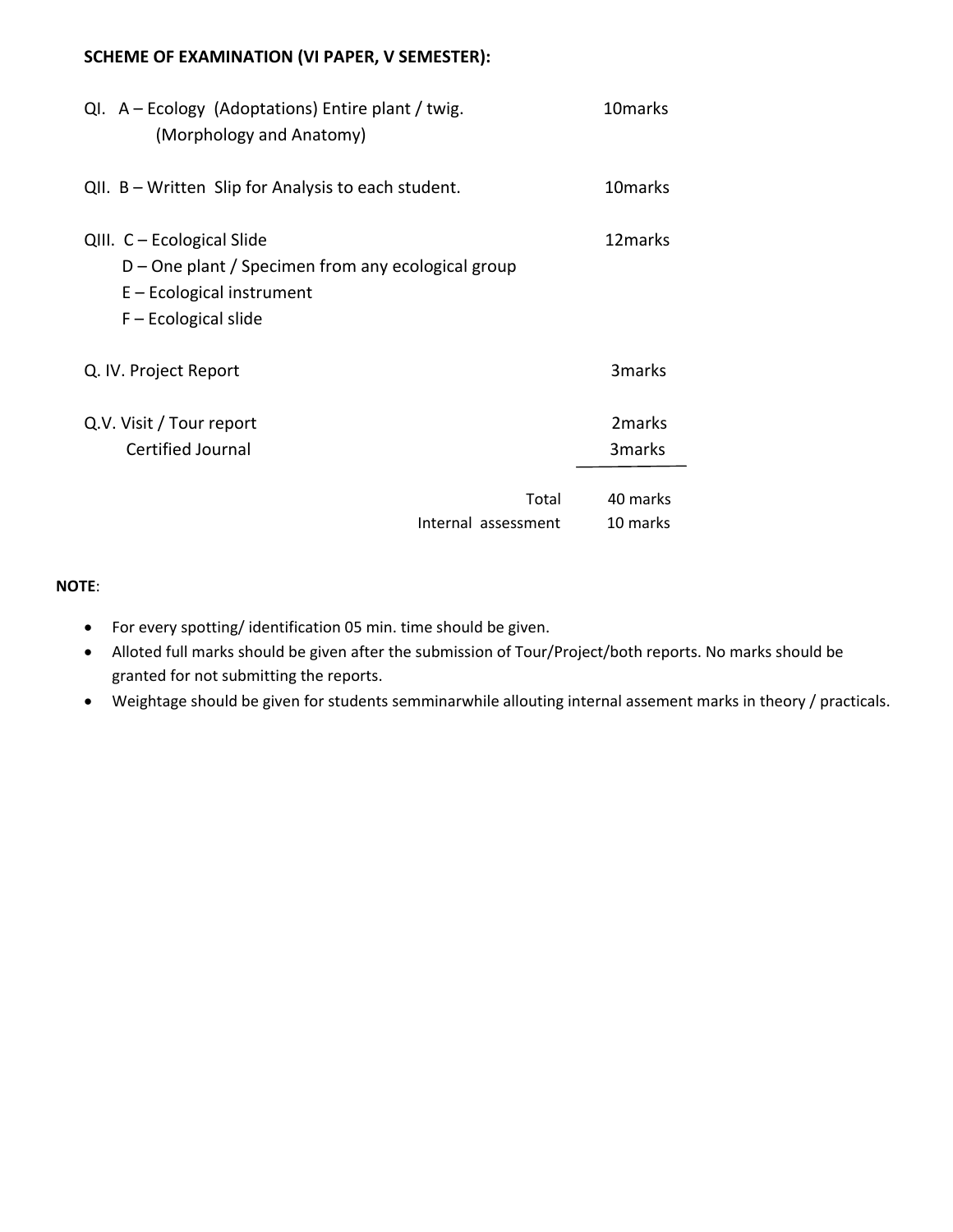| <b>SCHEME OF EVALUATION (VI PAPER):</b> |  |  |
|-----------------------------------------|--|--|
|-----------------------------------------|--|--|

| Q1. Identification                  | 01 mark  |
|-------------------------------------|----------|
| Morphological adaptation and sketch | 04 marks |
| Anatomical peculiarities and sketch | 05 marks |
| Q2. Identification                  | 01 mark  |
| Sketch and label                    | 03 marks |
| Reason                              | 04 marks |
| Q3. Identification                  | 01 mark  |
| Comments                            | 02 marks |
| Project report                      | 03 marks |
| Certified journal                   | 03 marks |
| Tour report                         | 02 marks |
| Total                               | 40 marks |
| Internal assessment                 | 10 marks |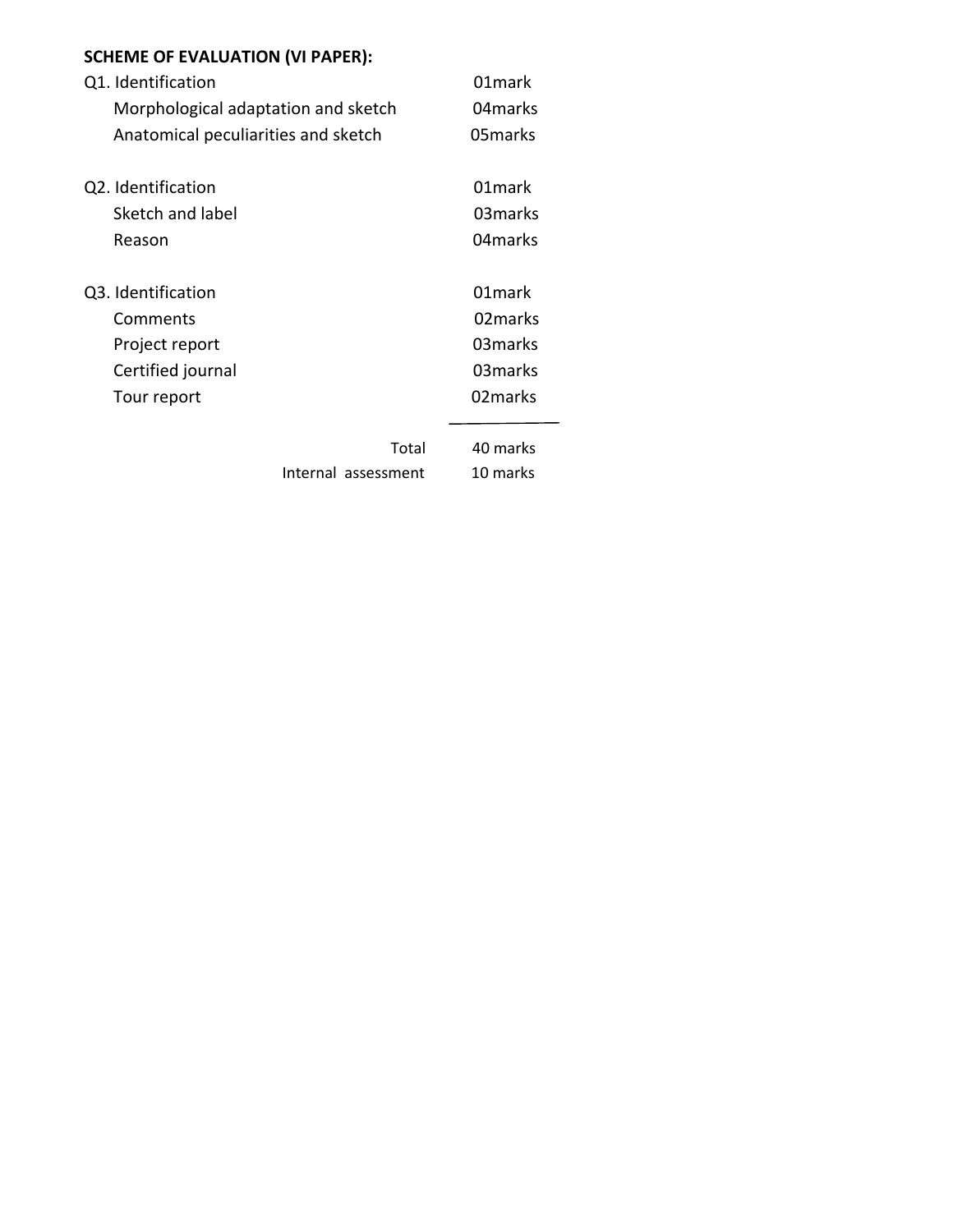#### **VI SEMESTER**

#### **PAPER – VII:**

# **Cytology, Genetrics, Biostatics, Plant breeding, Plant propogation and Nursery Management**

 **57 hrs**

| Cytology:        |                                                                                                    |                 |
|------------------|----------------------------------------------------------------------------------------------------|-----------------|
|                  | 1. Introduction to cytology.                                                                       | 1hr             |
|                  | 2. Study of ultrastructure of plant cell and orgnellaes - cell membrane, endoplasmic reticulum,    | 5hrs            |
|                  | golgi bodies, mitochondira, choloroplast - structure and function.                                 |                 |
| 3.               | Nucleus - structure and function.                                                                  | 2hrs            |
| 4.               | Chromosomes - types, structure and functions, ultrastructure of chromosomes with                   | 4hrs            |
|                  | special referece to the nuclesome. Giant Chromosomes - salivary gland chromosomes                  |                 |
|                  | and lamp brush chromosomes.                                                                        |                 |
| 5.               | Chromosomal aberrations: Deletion, duplication, translocation and inversion.                       | 4hrs            |
| 6.               | Numerical variation - Euploidy and Aneuploidy and its significances.                               | 4hrs            |
| <b>Genetics:</b> |                                                                                                    |                 |
| 1.               | Introduction, Mendel and his experiments on Pea. Mendel's laws of inheritance,                     | 4hrs            |
|                  | test cross, back cross (with related problems).                                                    |                 |
| 2.               | Modification of Mendelian ratio.                                                                   | 4hrs            |
|                  | a) Gene interaction - supplementary, complementary Gene, Epistasis - with suitable plant examples. |                 |
|                  | b) Polygenic inheritance - Ear size in maize.                                                      |                 |
|                  | c) Multiple alleles - Skin colour in human beings.                                                 |                 |
| 3.               | Sex determination:                                                                                 | 3hrs            |
|                  | a) Chromosome theory of sex determination $- XX - XY$ . Drosophilla and Mellandrium.               |                 |
|                  | b) Sex linked inheritance - Drosophilla eye colour, hypertrichosis.                                |                 |
| 4.               | Linkage and crossing over mechanism in maize. (coupling and repulsion)                             | 3hrs            |
| 5.               | Nucleic acids:                                                                                     | 1 <sub>hr</sub> |
|                  | a) Structure, chemical composition and function of DNA and RNA.                                    | 3hrs            |
|                  | b) DNA replication, semiconservative                                                               | 1hr             |
| 6.               | Genetic Code - meaning and properties, protein synthesis.                                          | 3hrs            |
|                  | <b>Biostatistics (Biometry):</b>                                                                   |                 |
|                  | 1. Mean, mode and median (meaning and definition)                                                  | 1hr             |
| 2.               | Measures of variation, standard deviation, standard error and correlation, regression              | 1hr             |
|                  | (only meaning and definition).                                                                     |                 |
|                  | 3. Chi square analysis.                                                                            | 1hr             |
|                  |                                                                                                    |                 |
|                  | <b>Plant Breeding:</b>                                                                             | 2hrs            |
| 1.               | Introduction, objectives.                                                                          |                 |
| 2.               | Methods in plant breeding;                                                                         |                 |
|                  | a) Mass selection                                                                                  |                 |
|                  | b) Pure line selection                                                                             |                 |
|                  | Clonal selection<br>C)                                                                             |                 |
| 3.               | Hybridization and somatic hybridization.                                                           | 2hrs            |
|                  | 4. Hetrosys and its significance.                                                                  | 1hr             |
|                  | <b>Plant Propagation and Nursery Management:</b>                                                   | <b>7hrs</b>     |
| 1.               | Tools and materials used in propagation, importance of green house.                                |                 |
|                  |                                                                                                    |                 |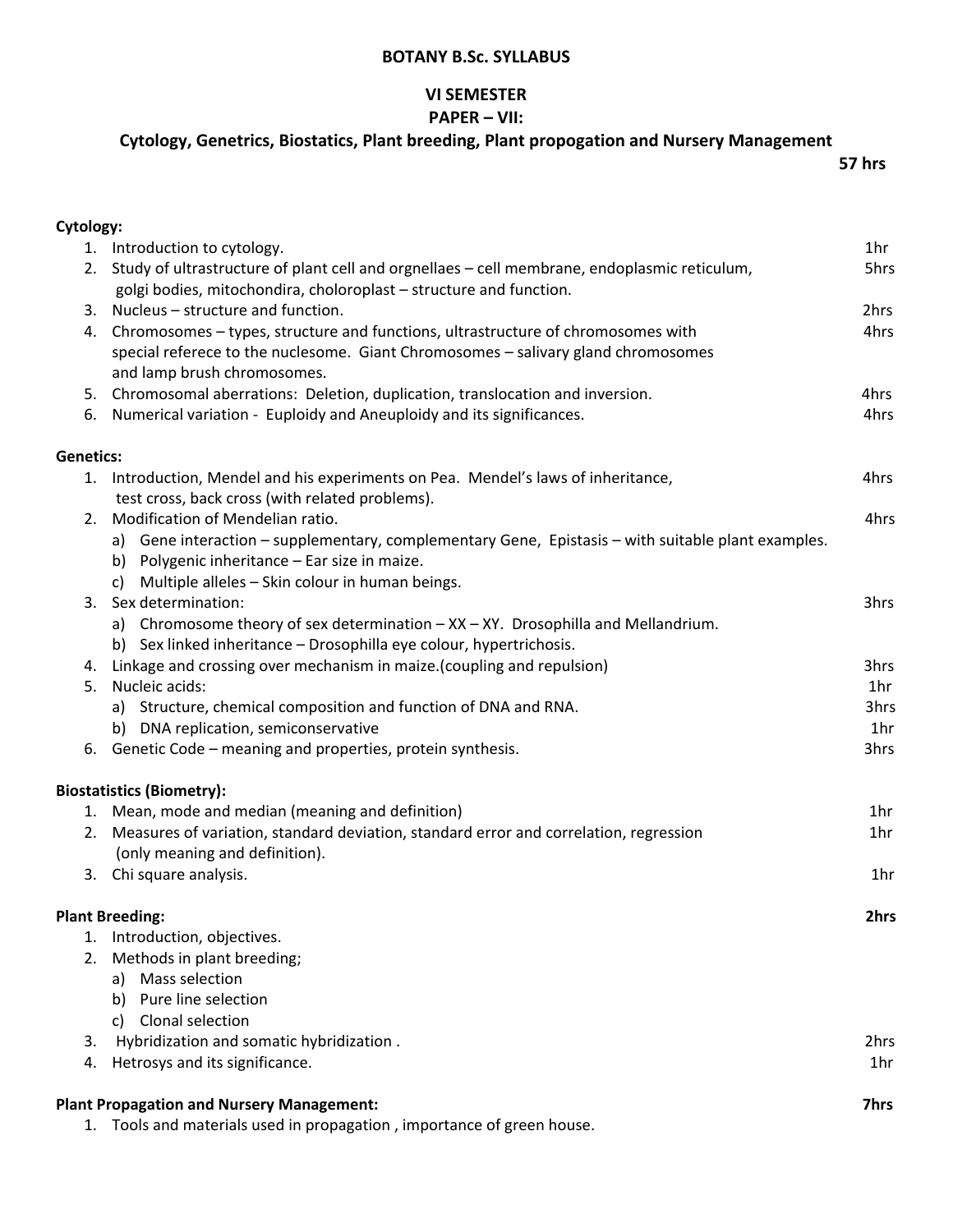- 2. Plant propagation different methods of propagation through seeds, cuttings, roots, corn, bulb, rhizome and leafs. Cuttings, layering, budding, grafting.
- 3. Nursery definition, importance of nursery management, site selection, planning, budgeting, layout of nursery, preparation of nursery beds, raising of seedlings, transplanting techniques.

#### **References:**

- 1. Genetics P. K. Gupta, Rastogi Publications, Meerut.
- 2. College Botany Vol 04 S. Sundarajan, Himalaya Publishing House, Mumbai.
- 3. Cytogenetics P. K. Gupta, Rastogi Publications, Meerut.
- 4. Cytology, genetics and evolution P. K. Gupta, Rastogi Publications, Meerut.
- 5. Cell Biology Singh and Tomeir, Rastogi Publications, Meerut.
- 6. A Text book of Cell and Molecular Biology P. K. Gupta, Rastogi Publications, Meerut.
- 7. Elements of Biostatistics Sadguru Prasad , Rastogi Publications, Meerut.
- 8. Nursery Management Kulkarni
- 9. Indoor Gardening G. V. Publication House, 322, Raibhadur Bazar, Jodhpur.

# **Practicals (Paper VII – VI Semester):**

# **I. Cytology:**

- 1. Study of cell division Mitosis in onion root tips (Squash method).
- 2. Study of cell division Meiosis in rheodiscolour or Allium Cepa or any available material/flower buds (Smear method).
- 3. Cytological technique of making (Mitosis and Meiosis) permanent slides.
- 4. Observation of polythene and lamp brush chromosomes (Permanent slides).
- 5. To conduct the micro chemical tests (cellulose, lignin, starch, protein, cutin, cystolith, raphides) procedures.

# **II. Genetics:**

1. Genetics problems based on theory syllabus – monohybrid, dihybrid, test cross and interaction of factors.

# **III. Plant Reading:**

- 1. Practice of hybridization techniques in a self pollinated and cross pollinated plants (any available plant).
- 2. A visit to agricultural research centre for observation and record of inter variety, inter specified integration plants.

# **IV. Plant Propagation:**

- 1. Methods of plant propagation
	- a) Budding
	- b) Grafting
	- c) Gooting
	- d) Layering
	- e) Cutting

#### **Note: Students should visit an nursery to know the techniques and submit report.**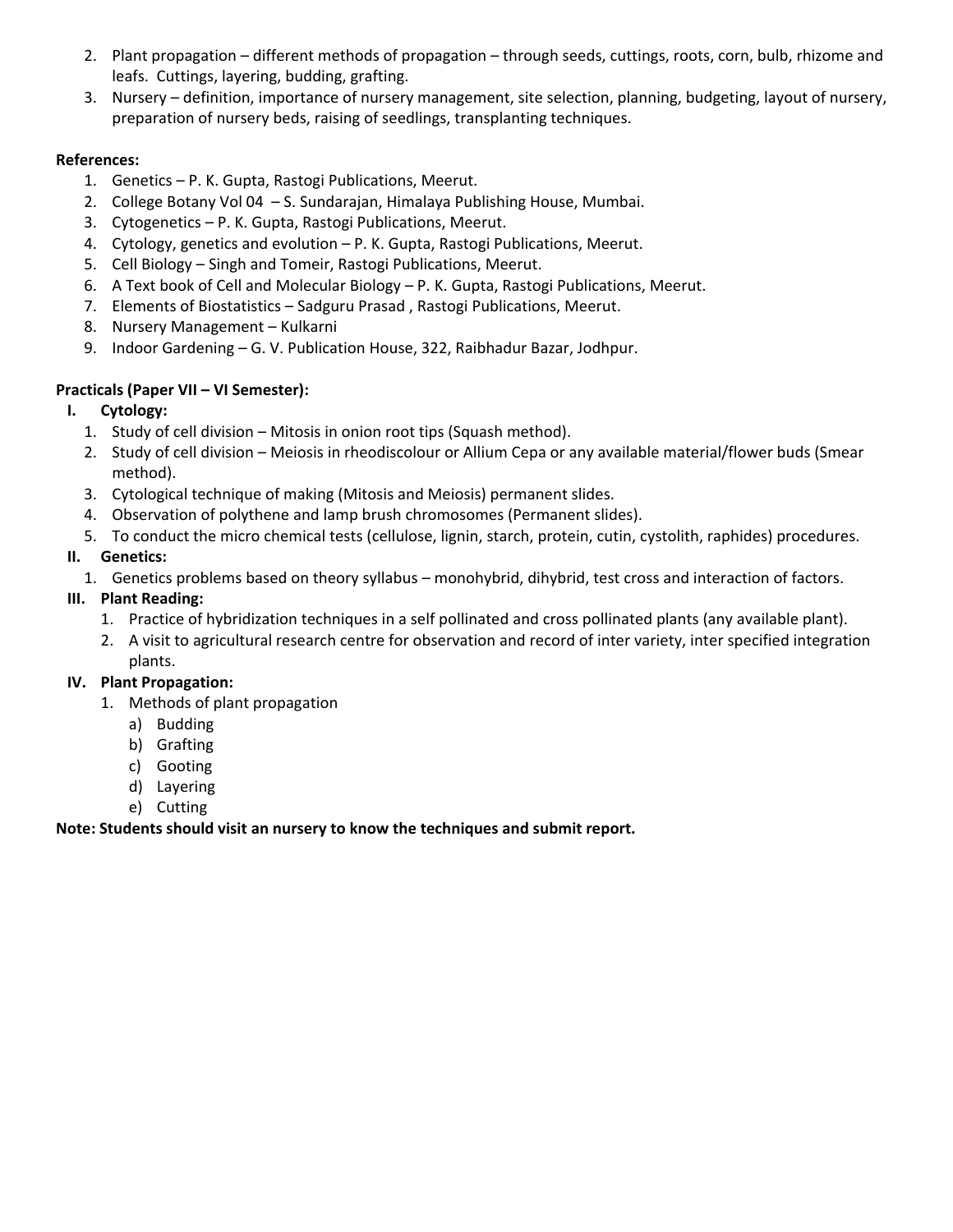| SCHEME OF EXAMINATION - PAPER VII 6TH SEMESTER |                                                                       |                     |  |
|------------------------------------------------|-----------------------------------------------------------------------|---------------------|--|
| Q1. A.                                         | Mitosis/Meiosis Root tip/ Flower bud                                  | 8                   |  |
|                                                | Q2. B. Material for test<br>i) Identification<br>ii) Procedure (Test) | 1<br>4              |  |
| Q3. C.                                         | Propagation method<br>Procedure                                       | 3<br>$\overline{2}$ |  |
|                                                | Q4. D. Genetic Problem                                                | 5                   |  |
|                                                | Q5. E. Emasculation<br><b>Bagging</b>                                 | 2<br>$\overline{2}$ |  |
|                                                | Q6. F. Mitosis slide<br>G. & H Meiosis Slides                         | 2<br>4              |  |
| Q7.                                            | Report on field visit to agricultural research institute              | 2                   |  |
|                                                | <b>Certified Journal</b>                                              | 5                   |  |
|                                                | Total:                                                                | 40                  |  |
|                                                | <b>Internal Assessment:</b>                                           | 10                  |  |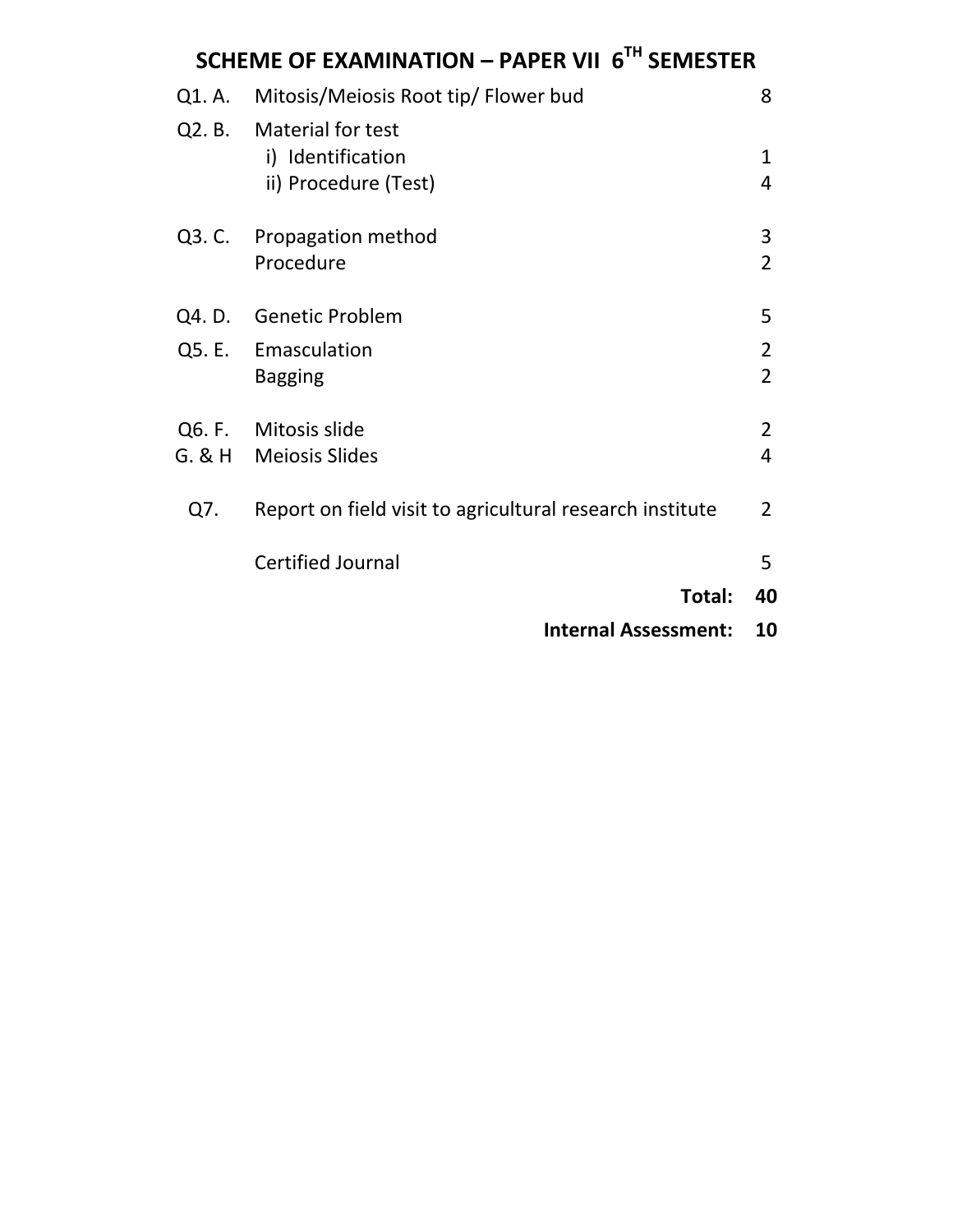# **MODEL BOTANY QUESTION PAPER – VI SEMESTER (PAPER VII)**

| Time: 3 hour<br>Max. Marks: 40 |                                                                                                                                           |                |
|--------------------------------|-------------------------------------------------------------------------------------------------------------------------------------------|----------------|
| Q1.                            | Make a squash / smear preparation of specimen "A",<br>identify sketch and label any two stages. (Show the<br>preparation to the examiner) | 8              |
| Q <sub>2</sub> .               | Conduct a micro chemical test of specimen "B" and<br>identify the cell inclusion.                                                         | 5              |
| Q3.                            | Prepare a plant for propagation by grafting / cutting /<br>layering / budding and explain its advantages "C"                              | 5              |
| Q4.                            | Solve the genetic problem "D"                                                                                                             | 5              |
| Q5.                            | Demonstrate the techniques of hybridization in<br>specimen "E"                                                                            | 4              |
| Q6.                            | Identify the slide or specimen "F", "G" & "H"                                                                                             | 6              |
| Q7.                            | Report on field visit to agricultural research institute                                                                                  | $\overline{2}$ |
|                                | <b>Certified Journal</b>                                                                                                                  | 5              |
|                                | Total:                                                                                                                                    | 40             |
|                                | <b>Internal Assessment:</b>                                                                                                               | 10             |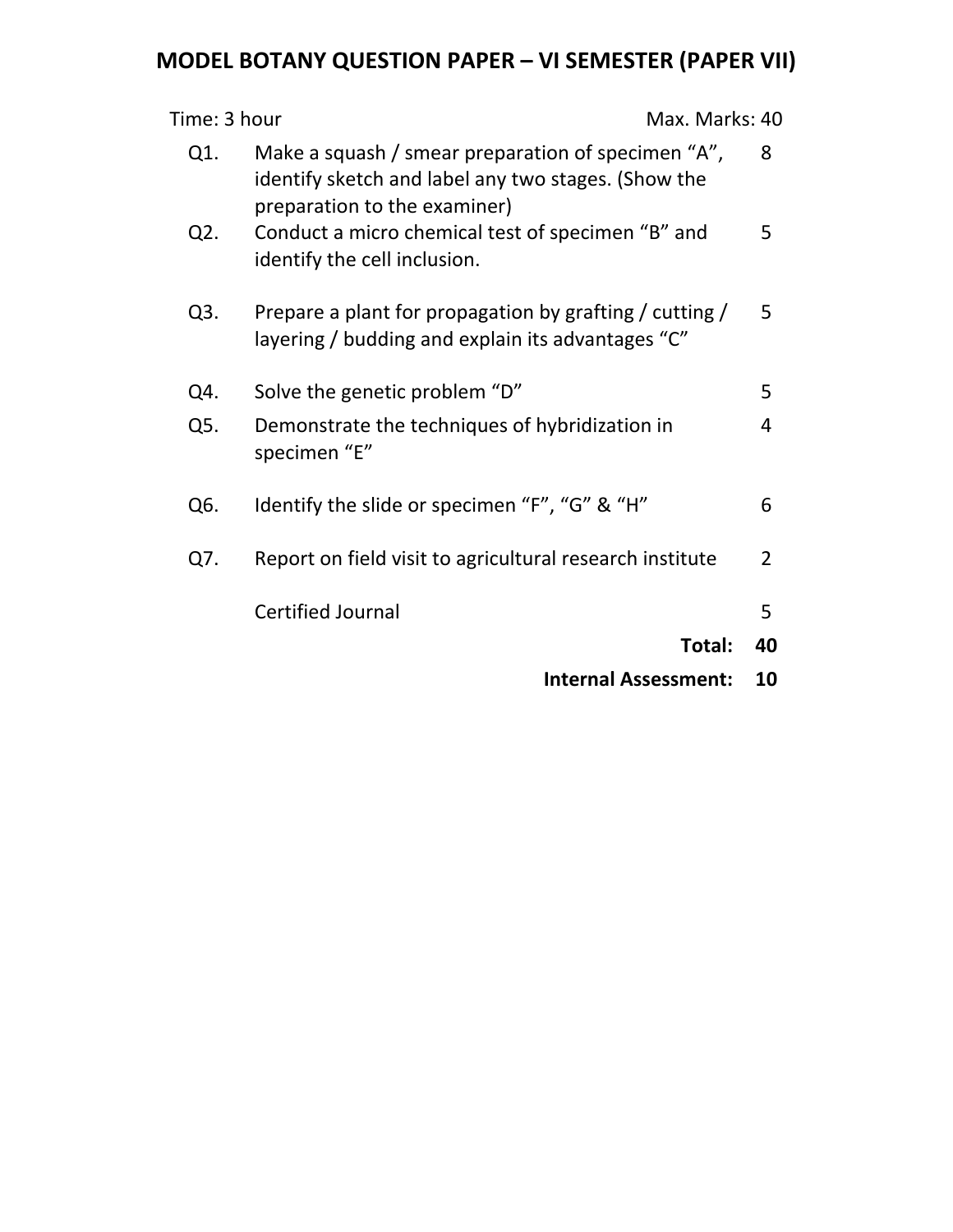# **VI SEMESTER PAPER – VIII:**

# **Plant Physiology and Biotechnology**

| 1.  | <b>Plant Physiology</b><br>Introduction to plant physiology                                                                                                                                                                                                                                                                                                                                                                 | 52 hour<br>1 hour |
|-----|-----------------------------------------------------------------------------------------------------------------------------------------------------------------------------------------------------------------------------------------------------------------------------------------------------------------------------------------------------------------------------------------------------------------------------|-------------------|
| 2.  | Water source, types and importance to plant life.                                                                                                                                                                                                                                                                                                                                                                           | 1 hour            |
| 3.  | Physical process of water absorption - Imbibition, diffusion, osmosis, Plasmolysis<br>water potential, D.P.D., osmotic potential, pressure potential, T.P. and W.P.                                                                                                                                                                                                                                                         | 5 hour            |
| 4.  | Absorption of water - Absorbing regions (region of root)<br>Mechanism of absorption - active absorption (osmotic and non-osmotic)<br>Passive absorption (symplast and apoplast).<br>Factors affecting water absorption                                                                                                                                                                                                      | 4 hour            |
| 5.  | Ascent of Sap - meaning, mechanism and theories.<br>Vital theory, rythemic theory, pulsatory and root pressure theory.<br>Physical theories - capillary force, imbibitional, atmospheric<br>pressure,<br>transpiration pull and cohesive force theory.                                                                                                                                                                      | 4 hour            |
| 6.  | Transpiration - definition, types, structure of stomatal apparatus.<br>Mechanism of opening and closing of stomata.<br>Theories - Photosynthesis theory, Starch and sugar inter conversion theory,<br>active proton or K <sup>+</sup> , transport concept.<br>Factors affecting the process of transpiration (external and internal)<br>Significance of transpiration.<br>Guttation - definition and structure of Hydathode | 6 hour            |
| 7.  | Mineral absorption - passive absorption, ion exchange, Donnan's equilibrium.<br>Active absorption - carrier concept, Landgrath's theory, Protien Leacithin theory.                                                                                                                                                                                                                                                          | 4 hour            |
| 8.  | Enzymes - Nomenclature, classification and mode of action.                                                                                                                                                                                                                                                                                                                                                                  | 3 hour            |
| 9.  | Photosynthesis - Introduction, significance, structure and function of chloroplast.<br>Quantosomes, Pigment System, Solar spectrum and its importance.<br>Mechanism of photosynthesis - Light reaction, cyclic and<br>non-cyclic<br>photophosphorylation.<br>Dark reaction $-C_3$ , $C_4$ cycle.<br>Factors affecting photosynthesis                                                                                        | 7 hour            |
| 10. | Respiration - Introduction, definition, types of respiration (aerobic and<br>anaerobic).                                                                                                                                                                                                                                                                                                                                    | 7 hour            |

Mechanism of glycolysis, Kreb's cycle and terminal oxidation.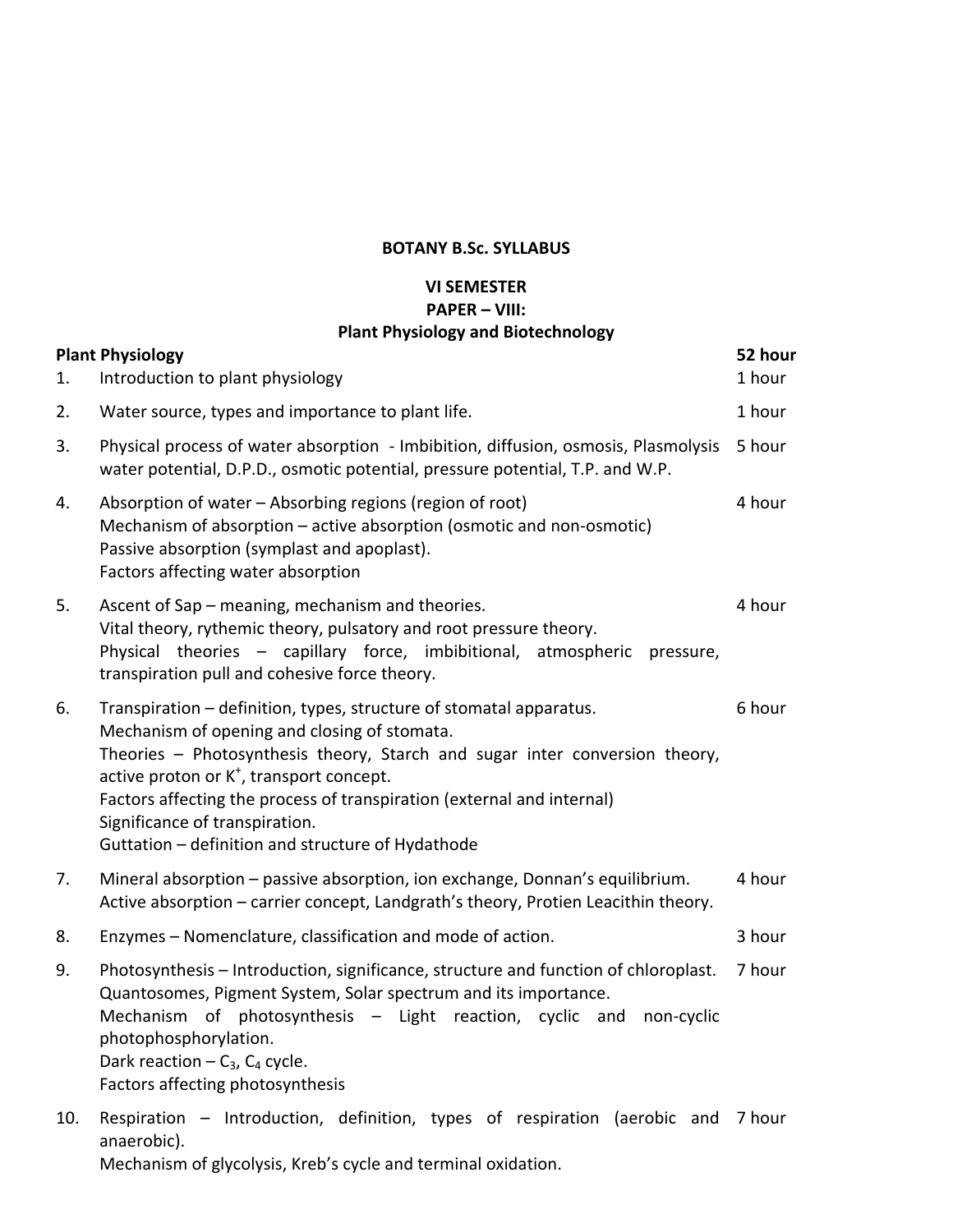Anaerobic – Alcoholic and acidic fermentation. Factors affecting respiration (internal and external). RQ

- 11. Growth hormones Auxins, Gibberllins, Cytokinins, ABA and Ethylene their role 3 hour in growth and applications (experimental study not necessary).
- 12. Translocation of organic solutes Cytoplasmic streaming and Munch's mass flow 2 hour hypothesis
- 13. Photoperiodism and Vernalization Introduction, types of plants (long day, short 3 hour day and day neutral). Importance of photoperiodism, Vernalization (Introduction and mechanism).
- 14. Movements Tropic movements 2 hour

# **Biotechnology 7 hour**

- 1. Introduction and scope
- 2. Tissue culture Plant tissue culture (major and minor elements) Growth regulators and other additives. Induction and maintenance of callus culture and organogenesis
- 3. Recombinant DNA technology Introduction, construction of r-DNA, plasmids with special reference to PBR322, agrobacterium mediated gene transformation, transgenic plants (BT cotton and Golden rice).

# References:

- 1. Elements of Biotechnology by P. K. Gupta, Rastogi Publications, Meerut.
- 2. Fundamentals of Plant Physiology by V. K. Jain, S. Chand & Co. New Delhi.
- 3. Plant Physiology by P. S. Gill, S. Chand & Co., New Delhi.
- 4. Plant Physiology by H. Srivatsav, S. Chand & Co., New Delhi.
- 5. Plant physiology by Pandey S. N. & Ajantha Chandha, Vikas Publications Private Limited, New Delhi
- 6. Plant Physiology by Verma V. , Emkay Publications, New Delhi.
- 7. Plant Biotechnology by D. C. Dubey, S. Chand & Co., Ramnagar, New Delhi.

# **Practicals:**

# **Physiology Experiments:**

- 1. Diffusion Diffusion of solid into liquid (minor)
- 2. Osmosis Physical and physiological Endosmosis and Exosmosis (minor).
- 3. Plasmolysis and Deplasmolysis In cells of Rheo discolour leaf.
- 4. Imbibition Imbibition process (minor)
	- Imbibition pressure
- 5. Absorption of water To show passive absorption by showing relationship between absorption and transpiration.
- 6. Ascent of Sap:
	- a) To show ascent of Sap by Balsam plant and in a fresh plant twig (minor).
	- b) To show root pressure.
	- c) To show suction due to transpiration.
- 7. Translocation of solutes:
	- a) Girdle Experiment Phloem as food translocation tissue.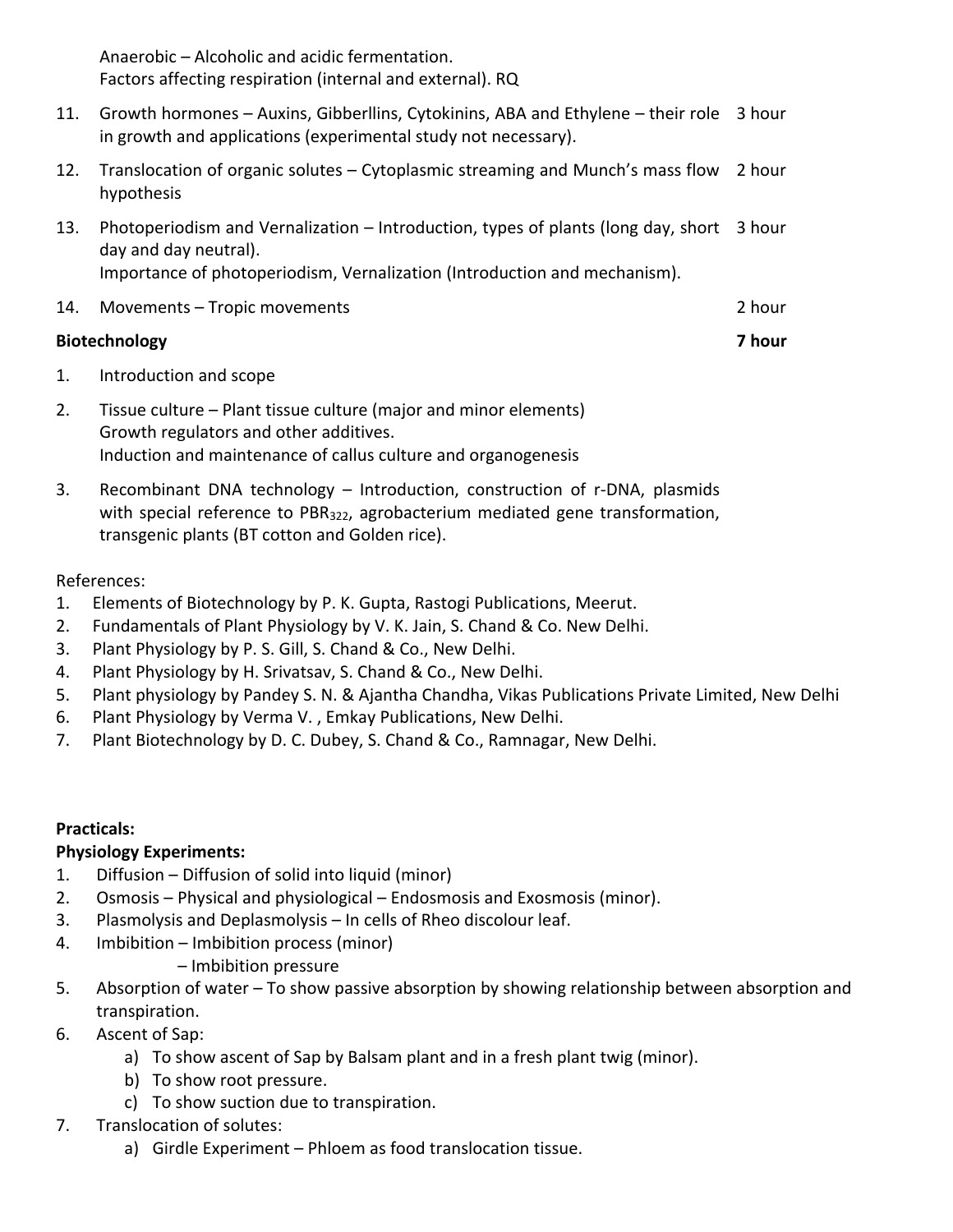- b) Girdle Experiment –Xylem as conducting tissue.
- 8. Transpiration:
	- a) Experiment to show transpiration by polythene bag (minor).
	- b) Ganong's and Former's Photometer
	- c) Four leaf and CaCl<sub>2</sub>
	- d) Effect of wind velocity on transpiration.
	- e) Guttation to be observed (minor).
- 9. Photosynthesis:
	- a) Evolution of oxygen (minor).
	- b) Effect of quality of light on photosynthesis.
	- c) Effect of  $CO<sub>2</sub>$  concentration on photosynthesis.
	- d) Light is essential for photosynthesis (minor).
	- e)  $CO<sub>2</sub>$  is essential for photosynthesis.
	- f) Chlorophyll separation by paper chromatography method.
	- g) Chlorophyll is necessary for photosynthesis (minor). (with starch test)
- 10. Respiration:
	- a) Aerobic respiration Evolution of  $CO<sub>2</sub>$
	- b) Anaerobic respiration.
	- c) Alcoholic fermentation Kunhe's tube (minor)
	- d) Measurement of R.Q. comparison
	- e) Rise of heat during respiration (minor)
- 11. Growth: Arc Auxonometer
- 12. Plant growth movements:
	- a) Phototropism
	- b) Geotropism
	- c) Hydrotropism
	- d) Thigmotropism (minor)
	- e) Clenostat (minor)

# **Note: Students should visit nearby tissue culture laboratory.**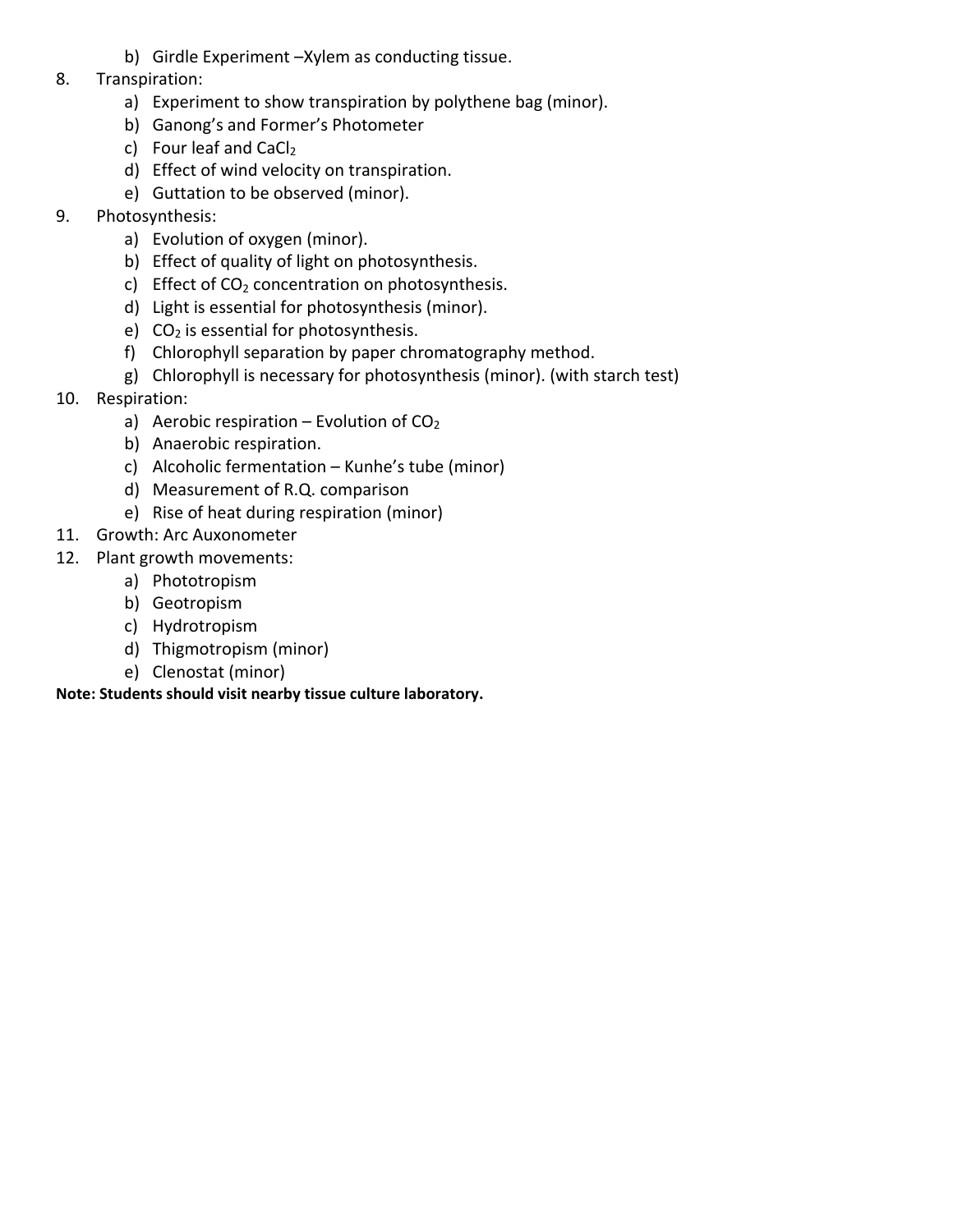# **SCHEME OF EXAMINATION – PAPER VIII 6TH SEMESTER**

|     | Q1. A. Major experiment                                                                                                                                            | 9  |
|-----|--------------------------------------------------------------------------------------------------------------------------------------------------------------------|----|
|     | Q2. B. Minor experiment                                                                                                                                            | 6  |
|     | Q3. C. Procedure writing                                                                                                                                           | 3  |
| Q4. | (Minor Experiments)<br>D. Water relation/transpiration<br>E. Ascent of Sap<br>F. Photosynthesis<br>G. Respiration<br>H. Growth<br>(One experiment from each group) | 15 |
| Q5. | Visit to tissue culture lab report                                                                                                                                 | 2  |
|     | <b>Certified Journal</b>                                                                                                                                           | 5  |
|     | Total:                                                                                                                                                             | 40 |
|     | <b>Internal Assessment:</b>                                                                                                                                        | 10 |